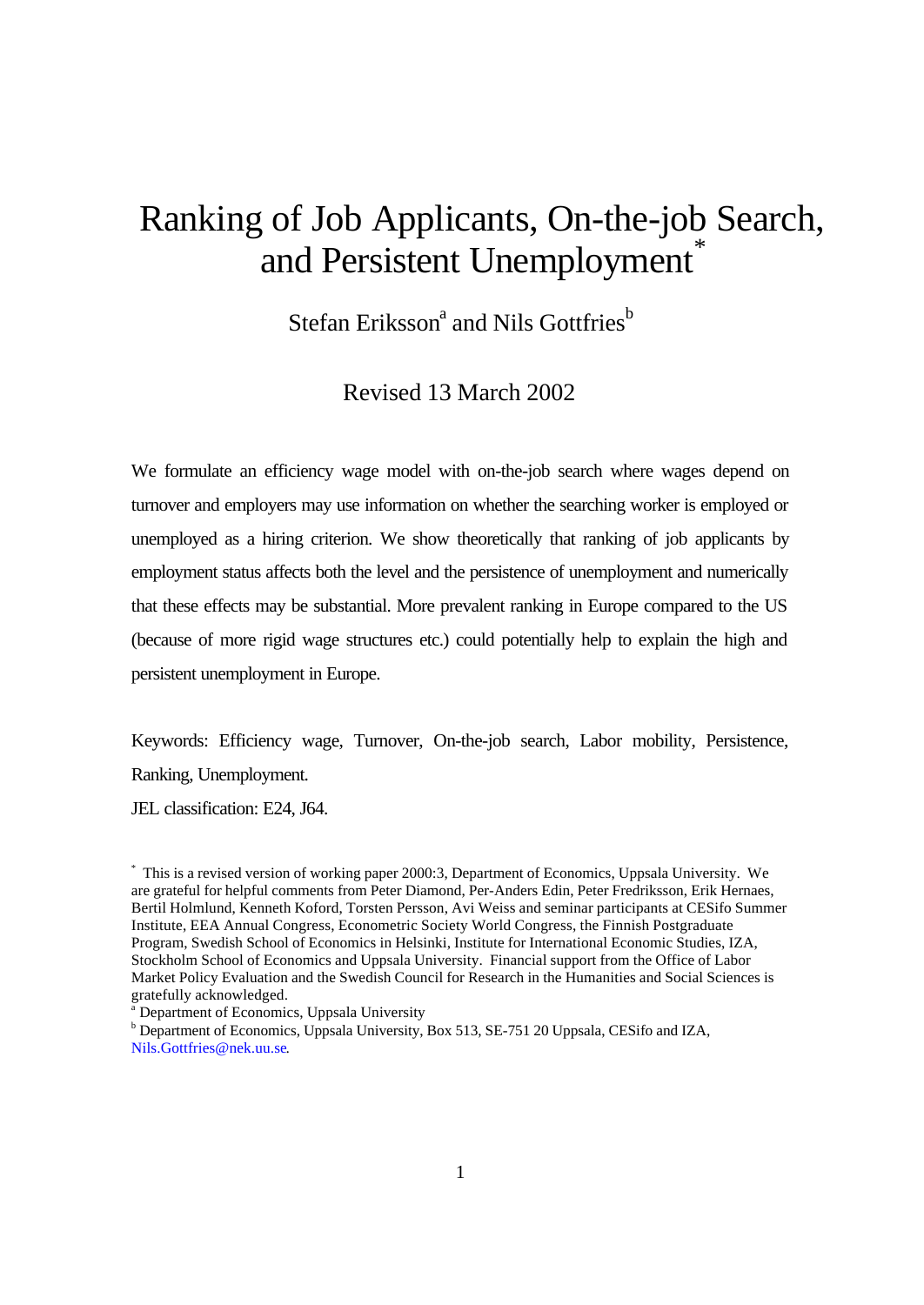When one compares European and US labor markets, several differences are apparent. Unemployment rates are much higher, turnover is much lower, and the adjustment back to equilibrium after a shock is much slower in Europe. While high unemployment may plausibly be blamed on unions and labor market rigidities and low turnover may be due to cultural differences, the last observation is especially intriguing. In several European countries, unemployment has remained high for a long time after it was raised by temporary cyclical shocks. In univariate models of unemployment, the coefficient on lagged unemployment is close to unity for many European countries (see references below). Adjustment costs and insider-outsider models can explain some persistence, but they can hardly generate the extreme persistence found in the data. Why is unemployment so persistent in Europe? In this paper we take a new look at this question, emphasizing two aspects of the labor market: that turnover considerations affect wage setting and that firms sometimes prefer to hire employed rather than unemployed job applicants.

The importance of voluntary turnover is well documented. Holmlund (1984) and Akerlof, Rose and Yellen (1988) report quit rates of around two percent per month for the US, Sweden and Japan, and Boeri (1999) finds that worker flows from one job to another constitute around 50 per cent of all hiring in several European economies. Pissarides and Wadsworth (1994) report that around 5 per cent of all employed workers in Britain search for a new job and according to Holmlund (1984) about 8 percent of employed workers in Sweden engage in job search during a year. Lane, Stevens and Burgess (1996) show that worker reallocation is two to three times as great as job reallocation and labor turnover is procyclical because procyclical quits dominate counter-cyclical layoffs (Anderson and Meyer (1994)). McCormick (1988) shows that total separations, many of which are job-to-job flows, depend strongly on the number of available vacancies. Furthermore, survey evidence shows that firms do consider the implications for turnover when they set wages. Concerns about hiring and training costs and loss of competence due to turnover deter firms from wage cuts (Blinder and Choi (1990), Campbell and Kamlani (1997)).

The second starting point is that unemployed workers are sometimes at a disadvantage compared to employed workers in the competition for jobs because some employers prefer to hire already employed workers. Blau and Robins (1990) show that in the US employed job searchers receive almost twice as many job offers as unemployed searchers with the same search effort. Winter-Ebmer (1991) finds that employment status is used as a screening device for productivity in Austria. In surveys of US and Swedish firms, Bewley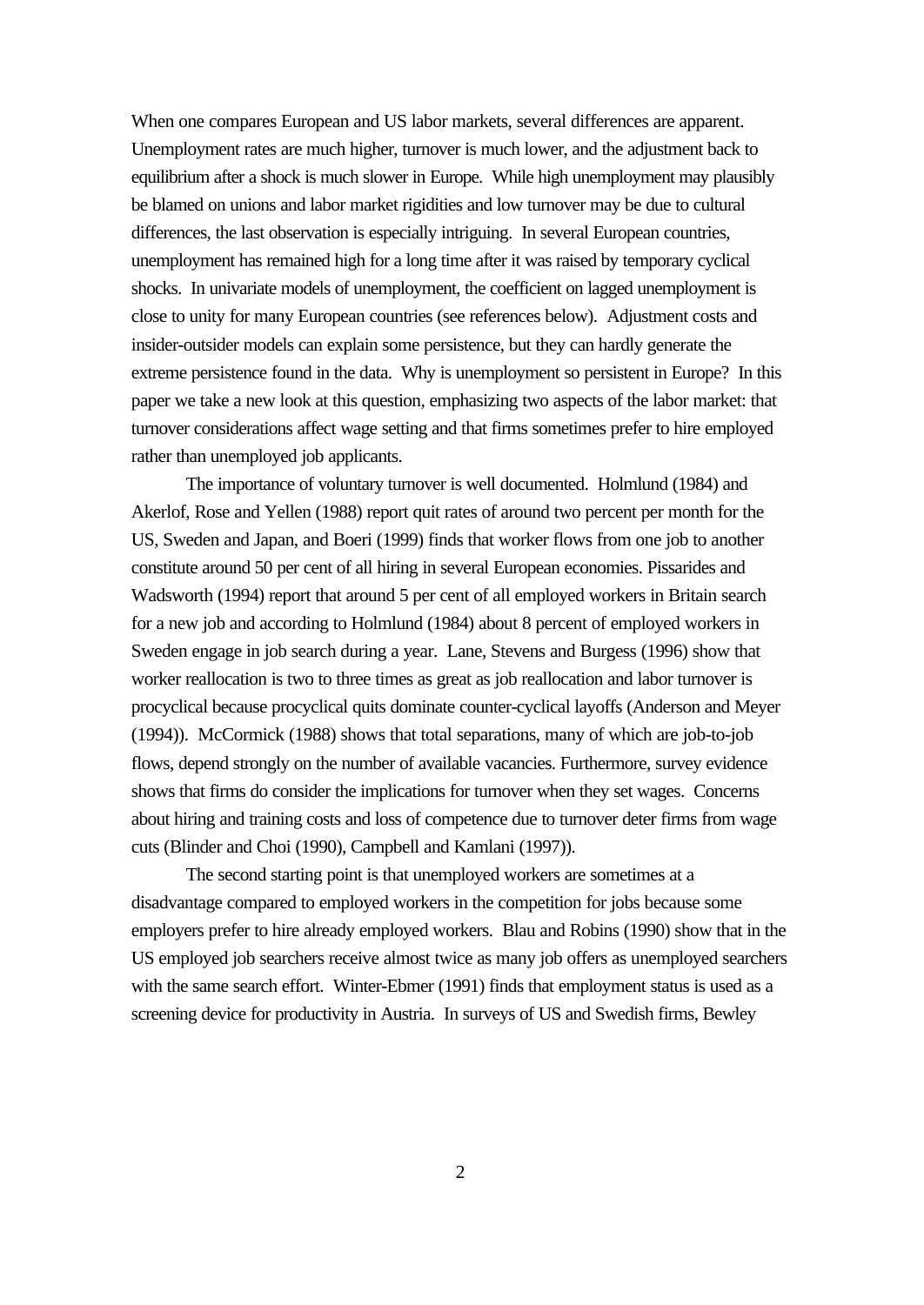(1999) and Agell and Lundborg (1999) find that a substantial fraction of employers view unemployment as a signal of lower productivity.

If there is search on the job, and turnover is costly, then the firm's optimal wage will depend on the probability that its employees find other jobs. If this probability increases, firms will raise wages to prevent costly turnover. If, in addition, unemployed workers do not compete for jobs on an equal basis with employed applicants, this must raise the probability for employed workers to get the jobs they apply for, and raise the wage. In other words, we should expect an *interaction* between the turnover considerations that affect wage setting and the fact that unemployed workers have a disadvantage compared to employed workers when applying for the same jobs. The bigger this disadvantage, the higher is the chance for employed workers to get a new job, and the higher is, ceteris paribus, the "efficiency wage" that is optimal from the firm's point of view.

To formalize this intuition, we formulate a model where a fraction of all employed workers apply for new jobs while maintaining their current jobs. Whether a person applies for a new job or not depends on the wage offered by the current employer, wages elsewhere, and a stochastic job satisfaction factor associated with the current job. The firm takes the effect on turnover into account when it sets the wage. We first consider the case without ranking, i. e. when employers choose whom to hire randomly. We find that, without ranking, unemployment is somewhat persistent. Because firms fear costly turnover as the economy recovers from a recession, a permanent negative shock is not fully accommodated in the next wage contract, and hence employment remains low for some time after a negative shock.

We then introduce *ranking* by assuming that some employers prefer to hire *employed* applicants. Ranking increases the probability that an employed worker gets the job he applies for and this makes it optimal for firms to set higher wages. The result is both higher equilibrium unemployment *and* slower wage adjustment following a shock. When the economy is recovering from a recession, there are relatively many job openings, which tend to raise wages, and high unemployment has only a weak effect on wages because unemployed workers do not compete well with those searching on the job. Simulations show that the quantitative effects of ranking may be substantial.

We also use the model to interpret the different labor market outcomes in the US and Europe. Both the *level* and the *persistence* of unemployment are much higher in Europe. Our simulations show that, within this model, wage pressure due to strong unions can explain high unemployment in Europe, but not the extreme persistence observed empirically. Instead, our analysis points to ranking of job applicants as a potentially important explanation of the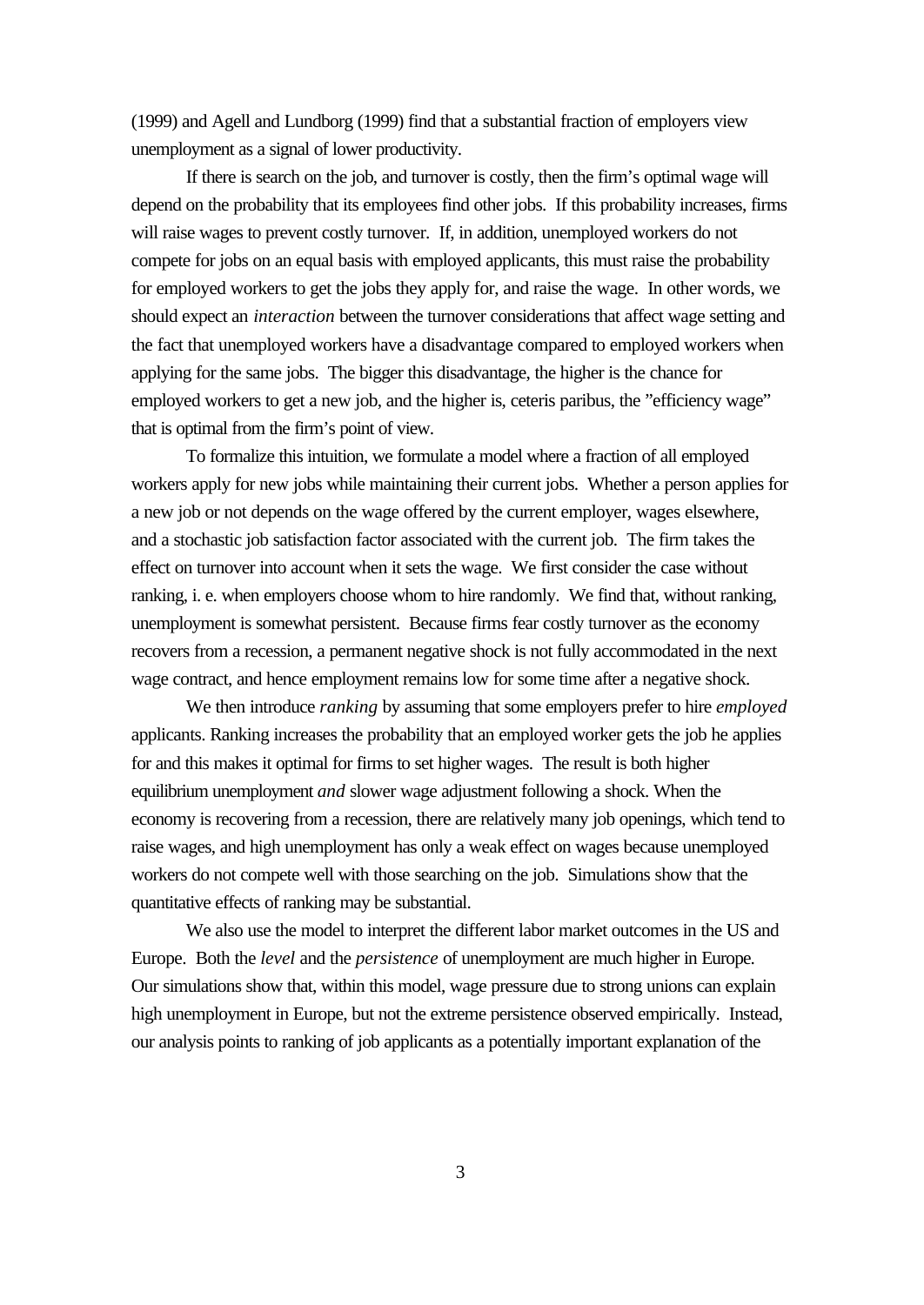high persistence of unemployment observed in many European labor markets. Unfortunately, we do not have direct measures that allow us to compare the extent of ranking across countries, but we find it plausible that ranking is more prevalent in Europe because of more rigid wage structures etc.

The idea that unemployment persists because unemployed workers have difficulty competing for jobs is not new. Phelps (1972), Layard and Nickell (1986) and others<sup>1</sup> have made arguments along those lines, but there are few microeconomic models formalizing the idea. The insider bargaining model developed by Blanchard and Summers (1986) and Gottfries and Horn (1987) emphasizes the distinction between employed and unemployed workers, but can hardly generate the extreme amount of persistence found in the data.2 Other related papers are Huizinga and Schiantarelli (1992) and Gottfries and Westermark (1998), who show that persistence may arise due to the forward looking nature of wage decisions, and Pissarides (1992), who shows that interaction between skill loss in unemployment and job creation by firms can make unemployment more persistent. Neither of these papers considers the interaction between on-the-job search, ranking, and wage-setting that we emphasize here.<sup>3</sup>

The paper that is most closely related to ours, is Blanchard and Diamond (1994). They examine how *wages* are affected if firms rank job applicants according to the length of unemployment. Workers and firms match in a random way and wages are determined by Nash bargaining, with the expected utility of a recently laid off worker as threat point. Their result is that ranking affects wage dynamics but has small effects on the long run wage level. Our analysis differs in several ways. First, we replace the "quasi labor supply curve" implied by Nash bargaining by an efficiency wage model with turnover between jobs; as a consequence, the utility that workers get if they are unemployed plays no role in our model. Second, we focus on the advantage of employed job searchers relative to the unemployed

<sup>1</sup> See also references in Machin and Manning (1999).

 $2$  In univariate models of unemployment, the coefficient on lagged unemployment is close to unity for many European countries (see references below). The Blanchard and Summers (1986) version of the insider bargaining model generates hysteresis, which is an extreme form of persistence, but only because they make very special assumptions concerning union preferences etc. - see the discussion in Blanchard (1991) or Bean (1994).

 $3$  Pissarides (1992) assumes that long-term unemployment leads to loss of skill. Firms cannot distinguish long-term and short-term unemployed, so all job seekers have the same chance to get a job. Unemployment is persistent because long term unemployment implies a deterioration of the average quality of unemployed workers, which makes it less profitable for firms to create vacancies. Thus the mechanisms are quite different from those considered here. Pissarides (1994) introduces on-the-job search into an equilibrium search-matching model, but the interaction with ranking is not explored.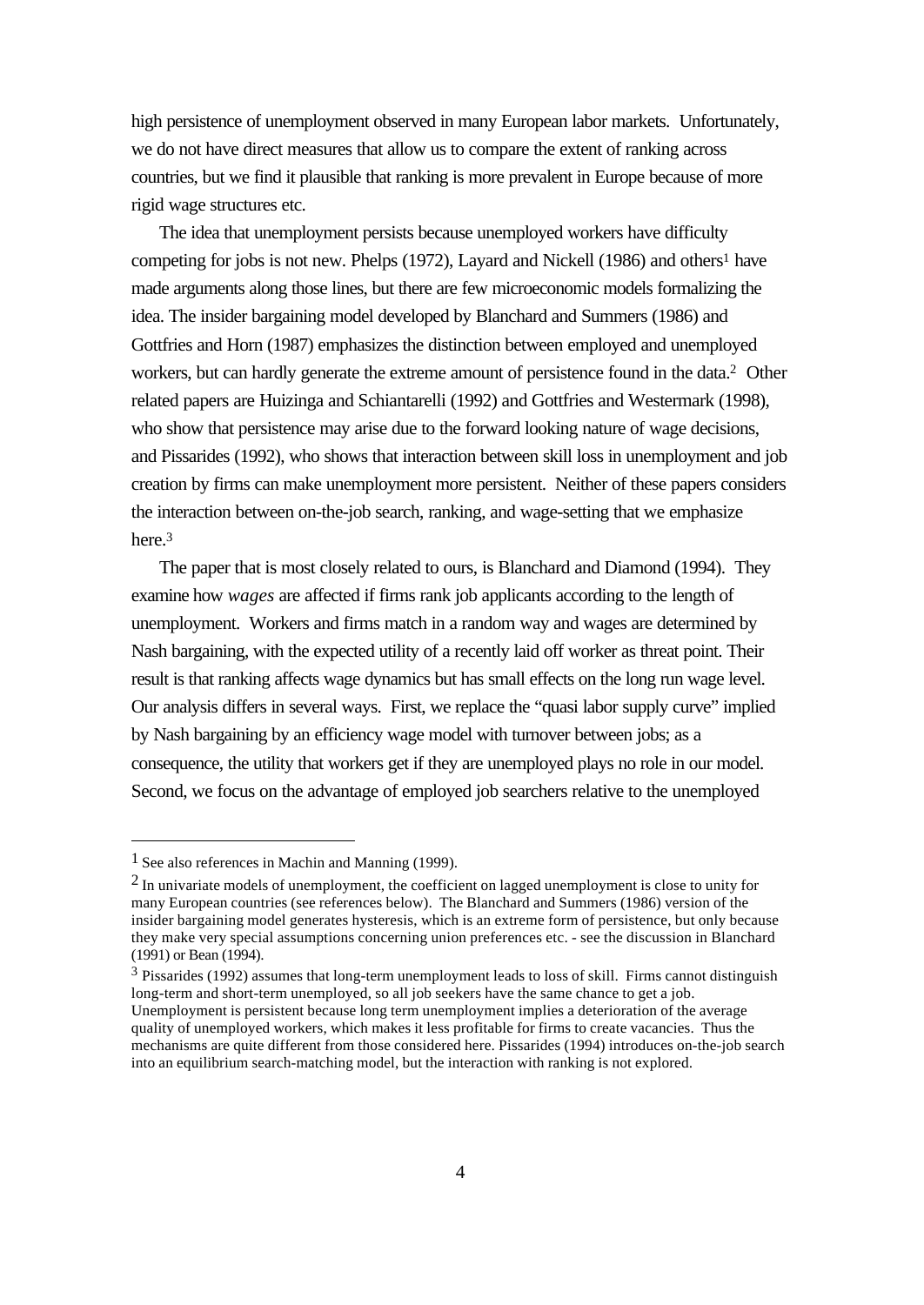workers rather than on the distinction between short-term and long-term unemployed. Third, while Blanchard and Diamond examine the effects on wages of exogenous movements in employment, employment is endogenous in our model, so we can solve for employment, calculate persistence, and evaluate the effects quantitatively. Also, our results differ from those of Blanchard and Diamond. In our model, ranking has substantial effects not only on the dynamics, but also on the long run equilibrium levels of wages and employment.<sup>4</sup>

In Section I we formulate the basic turnover model without ranking and calculate steady state employment and persistence. In Section II we introduce ranking and show that this increases the level and the persistence of unemployment. In Section III we extend the model to allow for wage contracts spanning several periods and in Section IV we discuss potential explanations of the observed differences between European and the US labor markets. In Section V we discuss some of the simplifying assumptions in our model and relate our results to the relevant literature.

# **I. The Model without Ranking**

The model is very stylized and formalizes the idea that job-to-job flows are substantial and firms care about turnover when they set wages. There are many monopolistic firms and many workers per firm. The labor force is constant and normalized to one. The sequence of events in each period is the following:

- i) At the beginning of the period, some of the workers leave employment and enter the pool of unemployment. The fraction leaving to unemployment, *s*, is exogenously given and represents workers quitting or being laid off for exogenous reasons.
- ii) Firms set wages and prices.

l

iii) The remaining employed workers decide whether to apply for a new job or not, considering the wage offered by the current employer, wages elsewhere, and a nonpecuniary "job satisfaction" factor. All unemployed workers also search and every searcher submits one application to a randomly chosen firm.<sup>5</sup>

<sup>&</sup>lt;sup>4</sup> In a recent paper by Tranaes (2001), firms can choose between searching among the unemployed and making job offers to workers employed by other firms. Unemployed workers have a disadvantage because there are some unemployable workers among them. He does not address the persistence problem, however.

<sup>5</sup> Whether workers send in one or more applications is less important. The important assumption is that the search intensity is the same for all searchers.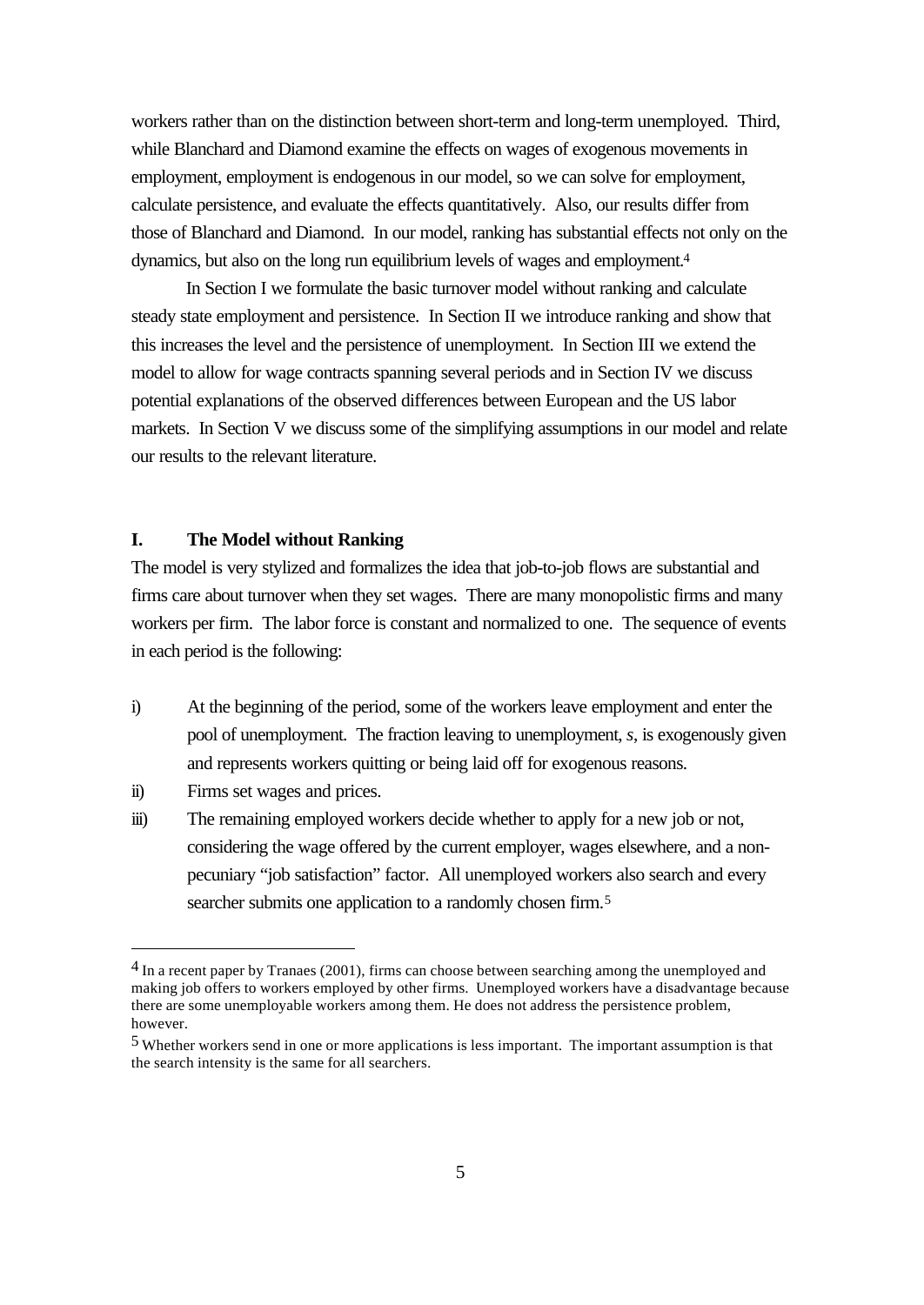iv) Firms receive the applications and observe the aggregate demand shock,  $m<sub>t</sub>$ . Since price exceeds marginal cost, it is optimal to hire the number of workers required to satisfy demand. We assume that the shocks are never so large that they cannot find workers to hire. In the no-ranking case they choose randomly among the job applicants. In the case of ranking, firms prefer to hire employed applicants for some, randomly chosen jobs.

Since the decision in stage iv is trivial, we proceed by first analyzing the search decision of the worker in stage iii, and then analyzing the firm's optimal wage and price decision in stage ii. Finally we examine employment dynamics in a symmetric general equilibrium and calculate the natural rate of unemployment and its persistence.

#### *On-the job Search*

Every worker who remains employed when a period begins has to decide whether to look for a new job or not. We assume that each worker employed at the beginning of a period draws a number *n* that determines his job satisfaction from working at his present job in the current period.6 This number is drawn from a random distribution with cumulative distribution function  $G(v)$  which is unimodal with mean equal to unity and an upper support  $\overline{n}$ . To keep the model simple, we assume that every worker makes a new independent draw from  $G(n)$ every period.<sup>7</sup> If an individual worker in firm *i* draws the number  $\hat{\bf{n}}$  his utility from staying this period is  $w_t^i / \hat{\mathbf{n}}$ , where  $w_t^i$  is the wage set by firm *i* in period t. Assuming that all other firms set wage w<sub>t</sub> the expected utility from a randomly chosen new job is  $\textit{IE}(w_{t}/\textit{n})$  where  $\lambda$  is smaller than unity, reflecting costs of switching jobs. Workers find out the level of job satisfaction in a new job only after they have taken it.

There are no costs associated with on-the-job search, so a worker who has drawn  $\hat{n}$ will search for a new job if  $I E(w_t / n) > w_t^i / \hat{n}$  . We assume that  $I E(1/n) < 1$ , so if wages are the same, most workers prefer to stay at the job they have. We also assume that the upper support is not so high that workers may prefer to quit into unemployment. These assumptions imply that the fraction of on-the-job searchers in firm *i* in period t is

$$
S(w_t^i/w_t) = 1 - G(w_t^i/w_t \, I \, E(1/\mathbf{n})) \,, \tag{1}
$$

<sup>6</sup> Akerlof, Rose and Yellen (1988) emphasize that both wages and non-pecuniary factors influence quit decisions.

<sup>7</sup> This assumption is discussed below.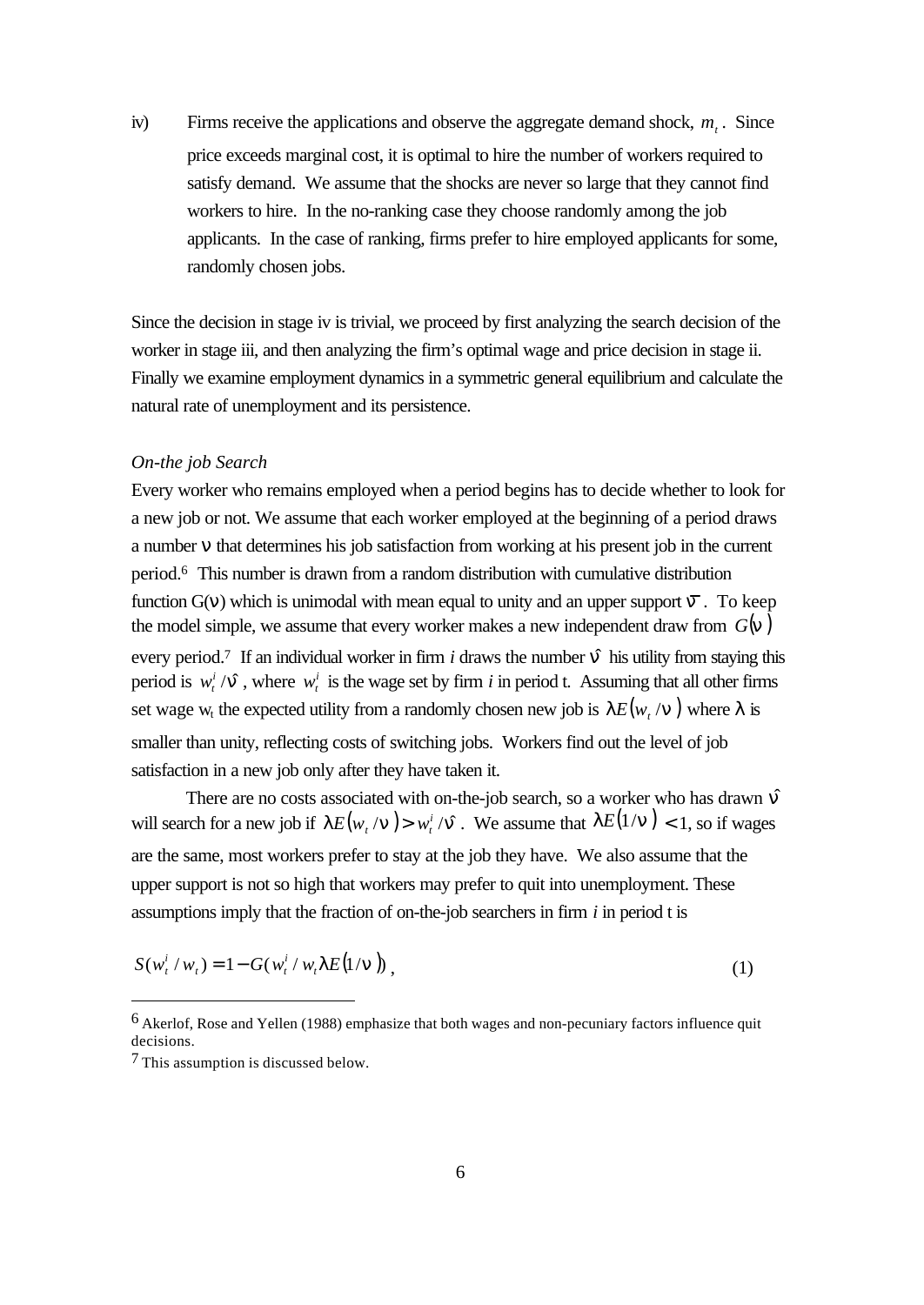where S is decreasing and convex when the relative wage is near unity.<sup>8</sup> Note that because there is no cost of search, the decision to search does not depend on the chance to get a job – only on whether the worker would like to change jobs.

All searching workers apply for one job each period and submit their applications randomly. The fraction of previously employed workers quitting to take another job is then  $t^{\prime}$ <sup> $u_t$ </sup> *i*  $(1-s)S(w_t^i/w_t)a_t$ , where *a<sub>t</sub>* is the probability that an employed searcher finds a job. This probability will be determined below.

# *Wage- and price-setting*

l

Every worker produces one unit of the good,  $q_t^i = n_t^i$ *i*  $q_t^i = n_t^i$ , and the demand for the firm's product is a constant-elastic function of the firm's relative price and the real money supply:  $\mu$ <sup>*t*</sup>  $\mu$ <sup>*t*</sup>  $\mu$ <sup>*t*</sup>  $\mu$ <sup>*t*</sup> *i t i*  $q_t^i = (p_t^i / p_t)^{-h} m_t / p_t$ . The stochastic "money supply" *m<sub>t</sub>* represents various aggregate demand shocks and firms set prices and wages at the beginning of the period, before they observe  $m_t$ .

When setting the wage, a firm takes account of the fact that labor turnover is costly.<sup>9</sup> For every worker the firm hires, it incurs a hiring cost equal to c times the average wage,  $w_t$ . We assume that voluntary quits are sufficiently large, and negative shocks are not too large, so that all employment adjustments can be made by variations in hiring.10 Then, the number of workers hired is  $n_i^i - (1 - s)(1 - S(w_i^i / w_i)a_i) n_i^i$  $_{t}$   $\mu_{t}$   $\mu_{t}$ *i t i*  $n_i^i - (1 - s)(1 - S(w_i^i / w_i)a_i) n_{i-1}^i$ . The firm has discount factor  $\beta$  and it will choose  $w_t^i$  and  $p_t^i$  to maximize:

$$
E_t \sum_{t=t}^{\infty} \boldsymbol{b}^{t-t} \{ \left( p_t^i - w_t^i \right) n_t^i - c w_t \left[ n_t^i - (1-s) \left( 1 - S \left( w_t^i / w_t \right) n_t \right) n_{t-1}^i \right] \} \tag{2}
$$

<sup>8</sup> For a very low relative wage, most workers leave the firm and S is concave but this region will not be relevant in equilibrium.

<sup>9</sup> In this section we assume that the wage can be changed at the beginning of every period (month). In Section III we generalize this to the case when the wage is set for N periods

 $10$  This assumption simplifies the analysis because firms always hire some workers. Without it, the probability to get a job, *a<sup>t</sup>* , would hit the lower bound of zero when there are no job openings. Although expected  $a_t$  would always be larger than zero, a sufficiently large negative demand shock may imply that there are no job openings. We would then have two regimes for  $a_t$ , but it should not fundamentally alter the conclusions. Note also that *s* includes layoffs for personal reasons etc.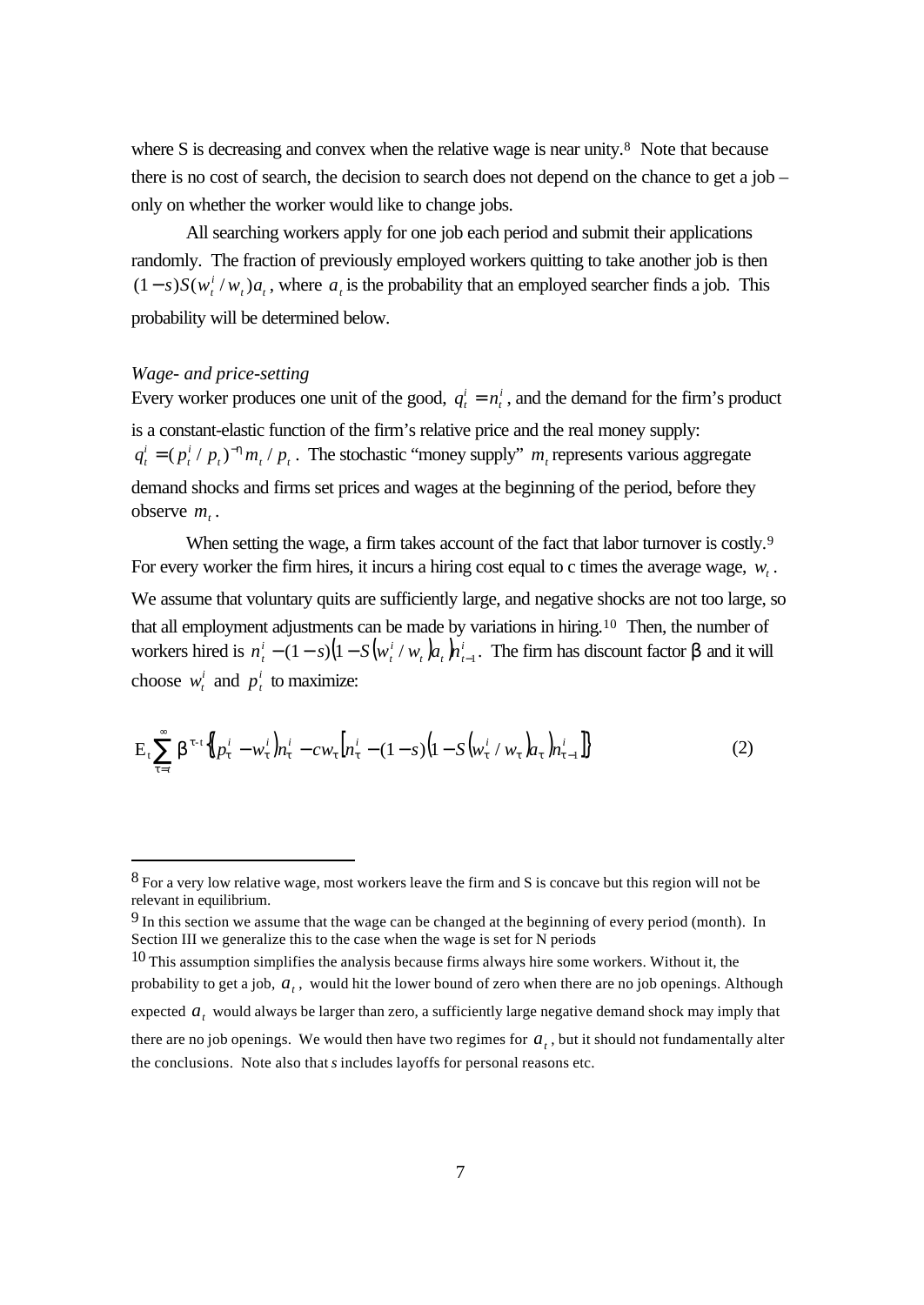subject to 
$$
n_t^i = \left(\frac{p_t^i}{p_t}\right)^{-h} \frac{m_t}{p_t}
$$
.

Substituting the constraint into the objective function and maximizing with respect to  $w_t^i$  and *i*  $p_t^i$ , we get the first order conditions for period t:

$$
w_t^i: E_t \Big\{ n_i^i - c(1-s)S'(w_t^i/w_t) a_t n_{t-1}^i \Big\} = 0,
$$
\n(3)

$$
p_t^i: \quad E_t\left\{ (1-\mathbf{h})n_t^i + \left( w_t^i + cw_t - \mathbf{b}cw_{t+1}(1-s)(1-S(w_{t+1}^i/w_{t+1})a_{t+1}) \mathbf{h} \frac{n_t^i}{p_t^i} \right\} = 0. \tag{4}
$$

The first condition says that the optimal "efficiency wage" is such that the direct cost of a marginal wage increase equals the reduction in turnover costs associated with a higher wage. The optimal wage depends on the average wage level, the hiring cost, and the probability that someone searching on the job will get a job.

Since the firm will always satisfy demand ex post, the firm is effectively choosing expected employment when it sets the price. The pricing decision is complicated by the fact that the marginal cost includes not only the hiring cost this period, but also the reduction of hiring costs next period if a worker is hired today rather than the next period. The probability that a worker, who is hired today, remains next period depends on the labor market situation next period. Thus, the firm faces a dynamic optimization problem in its price/employment decision. As we will see, we do not need to solve this dynamic optimization problem to solve the model, however.

# *The Level and Persistence of Unemployment*

l

Since we are interested in aggregate employment, we consider a *symmetric general equilibrium* where all firms enter with the same employment and set the same wage.<sup>11</sup> Then we have from equation (3):

$$
E_t[n_t] = \Omega(1 - s)n_{t-1}E_t[n_t],
$$
\n(5)

<sup>11</sup> We assume that all firms set the wage at the same time so we do not have overlapping contracts. Obviously, overlapping contracts of the Taylor variety may generate persistence, but we want to examine how much persistence we get in the model without this additional source of persistence.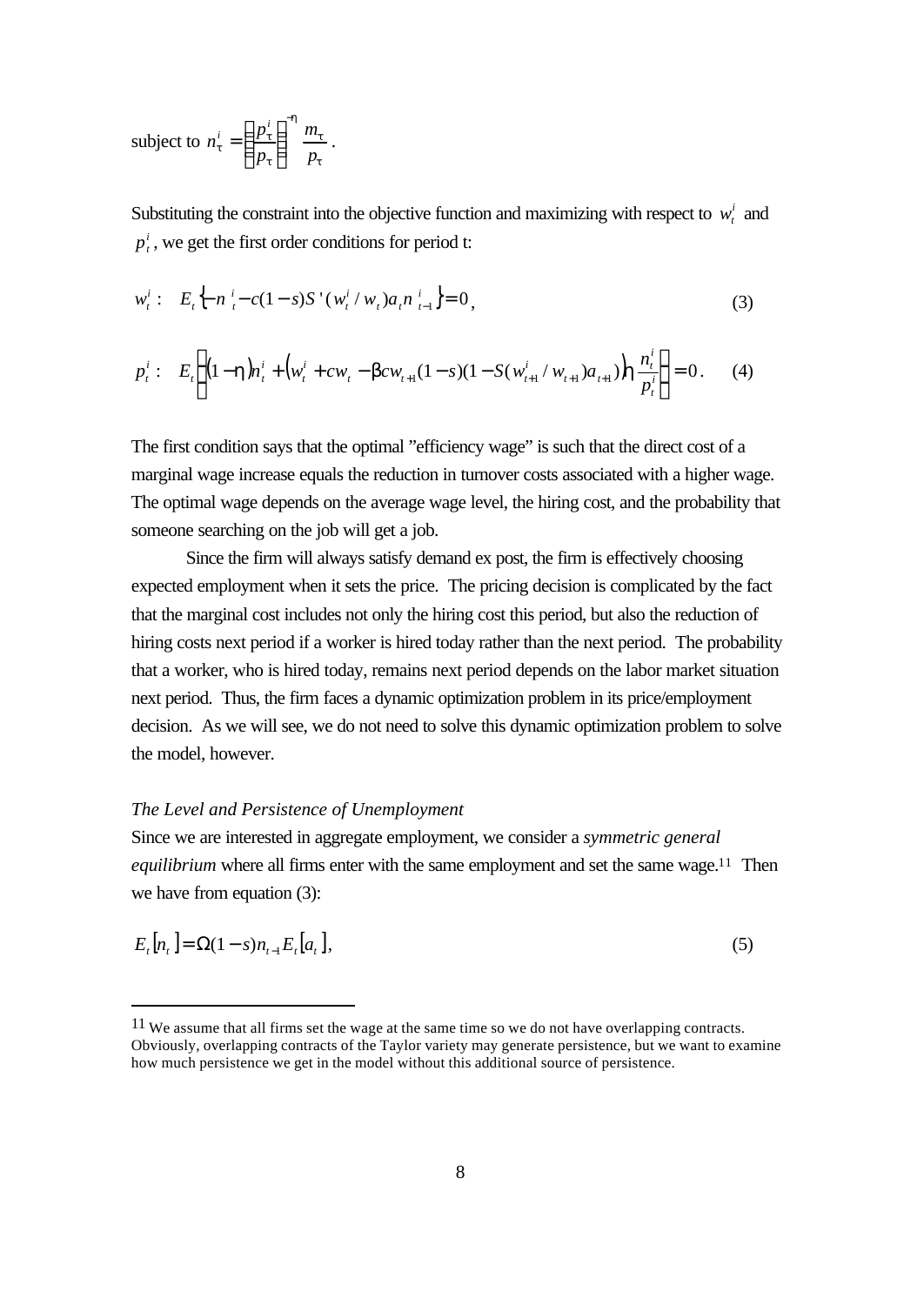where  $\Omega = -c S'(1)$  is a measure of the "wage pressure" arising from the efficiency wage mechanism. Wage pressure is higher the higher the turnover cost and the more sensitive quits are to wage changes. We assume that  $\Omega(1-s) > 1$  so that  $E_t[a_t] < 1$  when employment is approximately constant.

The final step is to find an equation for  $a_t$ , the probability to get a job. There are many more workers than firms, and we assume the parameters to be such that each firm gets at least as many applicants as it has job openings.12 In this section we consider the case without ranking where the firm has no preferences between employed and unemployed workers but simply draws the desired number of workers randomly from the pile of applications. Then the probability to get a job is total hiring divided by the total number of workers searching:

$$
a_{t} = \frac{n_{t} - (1 - s)(1 - Sa_{t})n_{t-1}}{1 - (1 - s)n_{t-1} + (1 - s)Sn_{t-1}},
$$
\n
$$
(6)
$$

where we simplify notation by writing  $S(1)=S$ . Hiring is the number of workers the firm wishes to employ minus the workers who remain from last period, taking into account exogenous and endogenous separations. Searchers consist of both unemployed workers,  $1 - (1 - s)n_{t-1}$ , and employed workers searching on-the-job  $(1 - s)Sn_{t-1}$ . Solving equation (6) for  $a_t$  we get:

$$
a_{t} = \frac{n_{t} - (1 - s)n_{t-1}}{1 - (1 - s)n_{t-1}},
$$
\n<sup>(7)</sup>

which is simply *net* hiring divided by the number of unemployed job seekers. The chance to get a job does not depend on the number of employed workers looking for jobs. The intuition is that every worker who changes jobs leaves one job and takes one job, so the number of jobs available for the remaining searchers remains the same.

 Combining (5) and (7) we can solve for expected employment as a function of employment in the previous period:

$$
E_t[n_t] = f(n_{t-1}) = \frac{\Omega(1-s)^2 n_{t-1}^2}{(1-s)(1+\Omega)n_{t-1} - 1} \tag{8}
$$

 $12$  We check that this is true for the numerical parameter values used in the simulations below.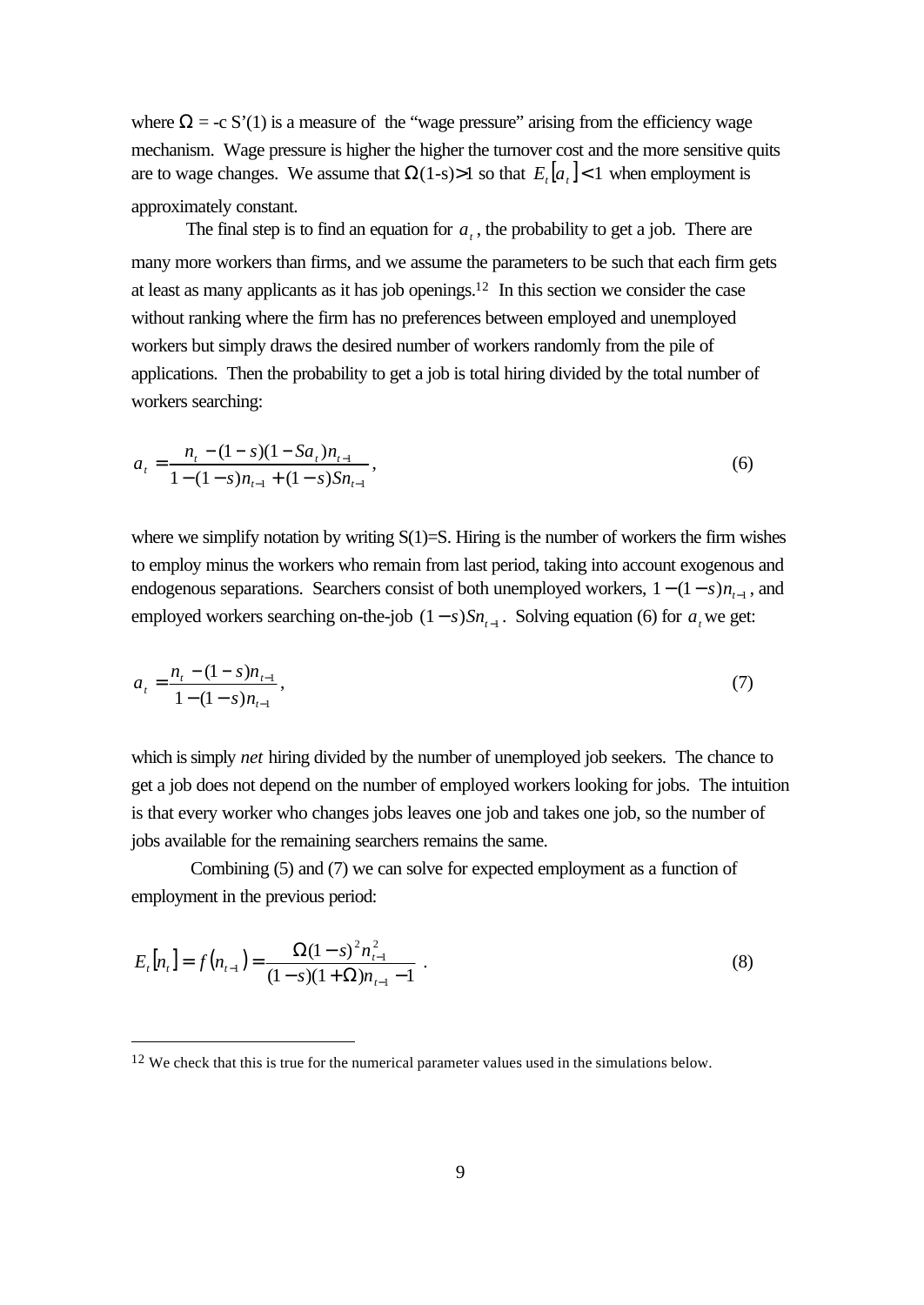From this equation we can find the steady state employment rate if there are no shocks:

$$
n^{SS} = \frac{1}{(1-s)(1+s\Omega)} \tag{9}
$$

Higher wage pressure  $\Omega$  results in lower employment. An increased flow from employment to unemployment (s) has an ambiguous effect on the natural rate, but for plausible parameter values, it raises unemployment.

Since  $n_t = m_t / p_t$  and  $E_t(n_t) = E_t(m_t) / p_t$  we can use (8) to derive an explicit dynamic equation for employment as a function of past employment and the monetary shock:

$$
n_{t} = f(n_{t-1}) \frac{m_{t}}{E_{t}(m_{t})}.
$$
\n(10)

Because of wage and price rigidity, unexpected shocks to money supply affect employment, and once employment has increased or decreased, it will tend to remain high (or low) in subsequent periods. As a measure of persistence from one period (month) to the next we use the derivative of the function f evaluated at the steady state level of employment:

$$
\boldsymbol{r}_m \equiv f' \left( n^{SS} \right) = \frac{(1 - 2s)u^{SS} - s^2 n^{SS}}{(1 - s)(u^{SS} + sn^{SS})},\tag{11}
$$

where u denotes unemployment. This expression is positive for reasonable values for the parameters.

To understand why employment depends positively on employment in the previous period, imagine that we are initially in steady state. Then the money supply falls unexpectedly and permanently. This happens after wages and prices have been fixed, so firms respond by cutting employment (reducing hiring) and employment stays at this lower level until the end of the period. In the next period firms cut their wages, but not so much that employment immediately returns to its steady state value. If wages would immediately fall by the same per cent as the money supply, there would be a large increase in employment, many vacancies, and high turnover. Foreseeing this, each individual firm would then have an incentive to deviate by not cutting the wage so much, so as to reduce turnover. Therefore, the equilibrium solution must be such that wages fall by less than the initial decrease in the money supply, and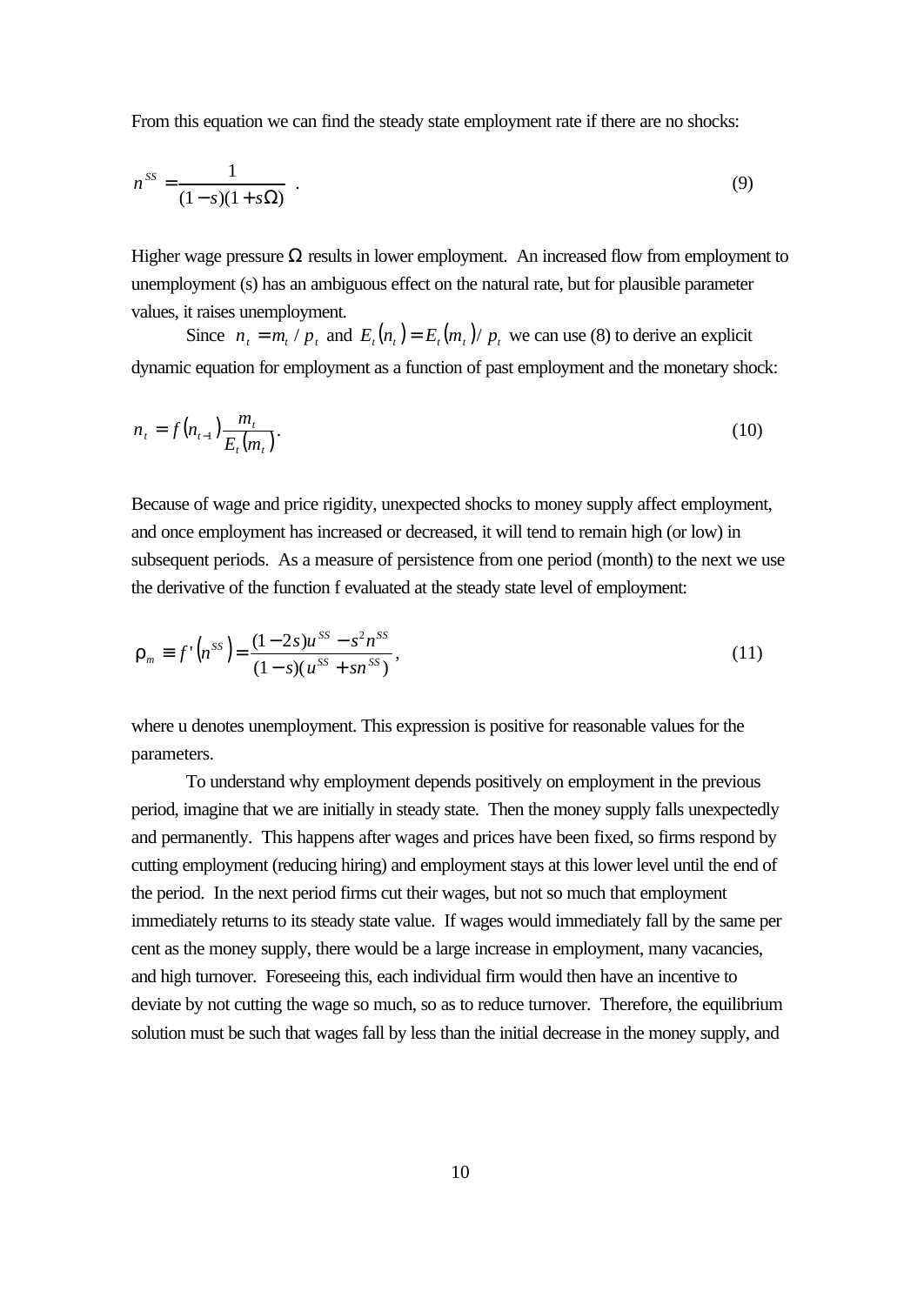employment remains low for some periods after the negative shock.13 Of course, our model is highly stylized, but we would expect the basic mechanism to operate in more general models.<sup>14</sup>

#### *Nominal prices and wages*

j

We have solved for the expected level of employment without using the first order condition with respect to the price. This was possible because the model is recursive so that we can find expected employment in a period without considering what happens in the product market. This is analogous to static models where the natural rate of unemployment is independent of the position of the aggregate demand curve. Unexpected demand shocks do affect employment, however, because of short-term wage and price stickiness. To see this more clearly, we evaluate (4) in a symmetric general equilibrium:

$$
1 - \mathbf{h} + (1 + c)\mathbf{h} \frac{w_t}{p_t} - \mathbf{b}c(1 - s)\mathbf{h} \frac{E_t(w_{t+1}(1 - S(1)a_{t+1}))}{p_t} - \mathbf{b}c(1 - s)\mathbf{h}\mathbf{k}_t = 0, \qquad (12)
$$

where  $\mathbf{k}_t$  is the conditional covariance between  $w_{t+1}(1 - S(1)a_{t+1})$  and  $n_t$  divided by  $p_t E_t(n_t)$ .<sup>15</sup> Solving for the real wage we get what may be called a "quasi labor demand curve" or a "price setting curve", i. e. the real wage implied by price setting:

$$
\frac{w_{t}}{p_{t}} = \frac{\mathbf{h} - 1 + \mathbf{b}c(1 - s)\mathbf{h}\mathbf{k}_{t}}{(1 + c)\mathbf{h} - \mathbf{b}c(1 - s)\mathbf{h}E_{t} \left(\frac{w_{t+1}}{w_{t}}(1 - S(1)a_{t+1})\right)}.
$$
(13)

<sup>13</sup> A similar argument is made by Huizinga and Schiantarelli (1992) and Gottfries and Westermark (1998), but those papers did not consider on-the-job search.

 $14$  The assumption that the gain from switching jobs is purely temporary was made to generate turnover without making the model too complicated. Of course, we would expect "job dissatisfaction" ν to be serially correlated in practice. Allowing for persistence in job satisfaction would make the analysis very complicated, however, because different workers' levels of job satisfaction would affect their propensity to search in future periods. Thus the state of the model would include the changing distribution of workers across different levels of job satisfaction. Intuitively, it seems that this would strengthen the persistence, however: if aggregate employment was low in period t-2, turnover was low in that period, and there are many workers with a relatively low level of job satisfaction. This will induce firms to set a high wage, so employment remains low. In this case, wages and employment depend on the whole employment history.

<sup>&</sup>lt;sup>15</sup> Recall that wages and prices are set simultaneously before the stochastic demand variable  $m<sub>t</sub>$  is observed. In equilibrium, firms realize that all firms are setting the same wages and prices.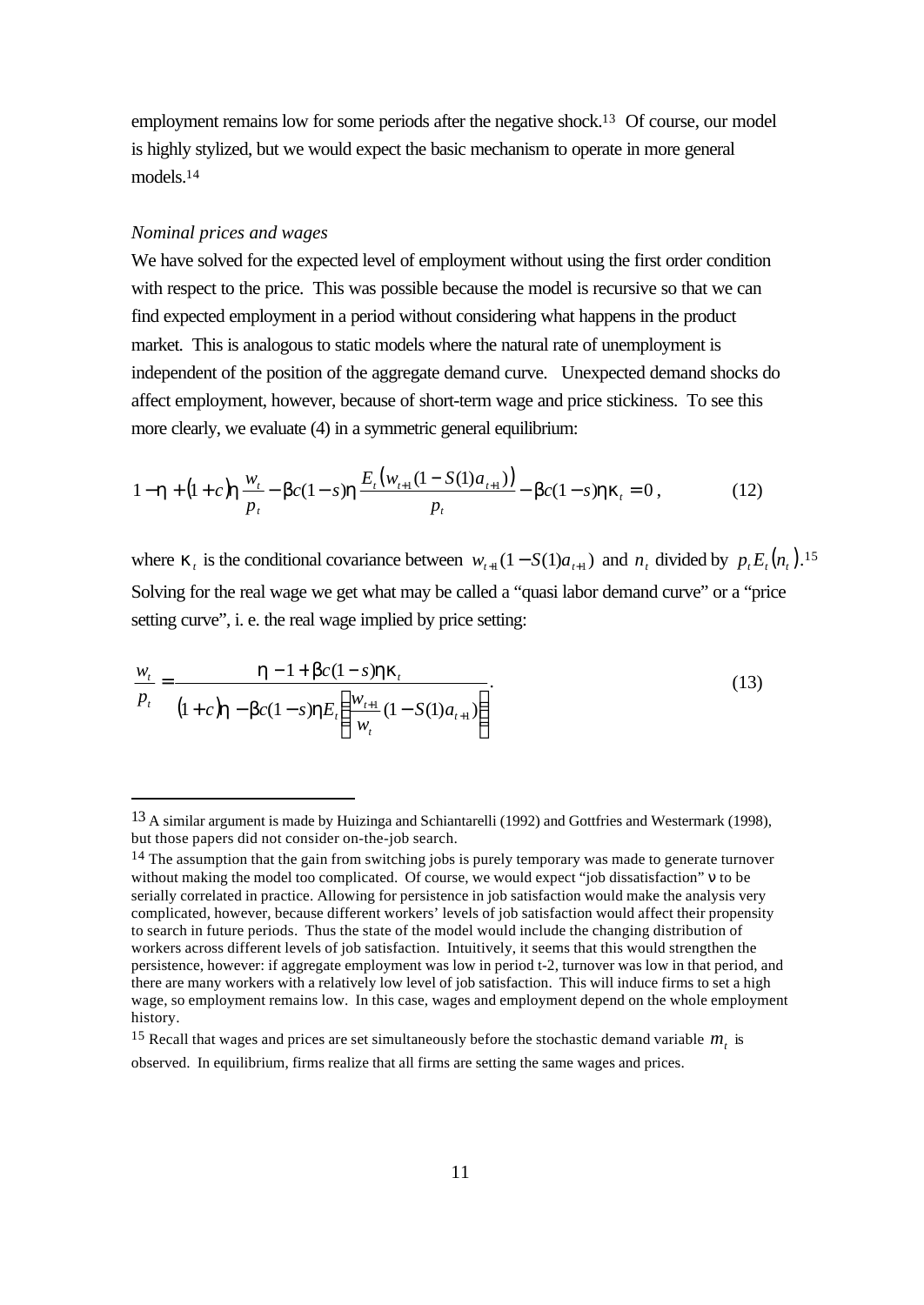In Figure 1 we have drawn the price-setting (PS) curve corresponding to equation (13). We have drawn it downward-sloping but this is not important for the argument.16 We have also drawn the wage setting (WS) curve corresponding to equation (8). The important point is that the wage setting curve is vertical so whatever expectations firms have about the future, labor market equilibrium implies that firms set wages so that expected employment equals  $f(n_{t-1})$ .

We may also illustrate the model in the nominal wage-employment space. Since  $n_t = m_t / p_t$ , (13) implies:

$$
n_{t} = \frac{\mathbf{h} - 1 + \mathbf{b}c(1 - s)\mathbf{h}\mathbf{k}_{t}}{(1 + c)\mathbf{h} - \mathbf{b}c(1 - s)\mathbf{h}E_{t} \left(\frac{w_{t+1}}{w_{t}}(1 - S(1)a_{t+1})\right)} \frac{m_{t}}{w_{t}}.
$$
(14)

Given expectations about future wage growth etc. aggregate employment is a decreasing function of the nominal wage. This relation is denoted D in Figure 2. Whatever the expectations about  $m_t$ ,  $w_{t+1}$  etc., the nominal wage is set so that expected employment equals  $f(n_{_{t-1}}).$  Unexpected shocks to nominal demand affect employment after nominal wages and prices have been set. In order to find nominal wages and prices we would need to use the price-setting and aggregate demand relations, but if we are only interested in labor market dynamics, we can solve the model using only the wage-setting equation and the equation for the probability to get a job.

# **II. Effects of Ranking**

l

Having formulated the basic model we are now ready to analyze the effects of ranking. How will ranking affect the basic decisions made by the agents in our model? How will ranking affect the steady state level of employment and the degree of persistence? How big are the effects quantitatively? These are the questions to which we now turn.

Before we incorporate ranking in the model it is important to be clear about what we mean by ranking. In this model, ranking means that employers sometimes, when choosing between applicants for a particular job, prefer to hire someone who has a job rather than to hire an unemployed worker. Formally, we assume that firms rank applicants in this way for a

<sup>&</sup>lt;sup>16</sup> We have drawn it downward sloping because the expectation in the denominator depends on current employment. If current employment is high, wages are expected to rise and employment to fall. Thus  $E\big(w_{_{t+1}} / \, w_{_t}\big)$  is high and  $E\big(a_{_{t+1}}\big)$  is low.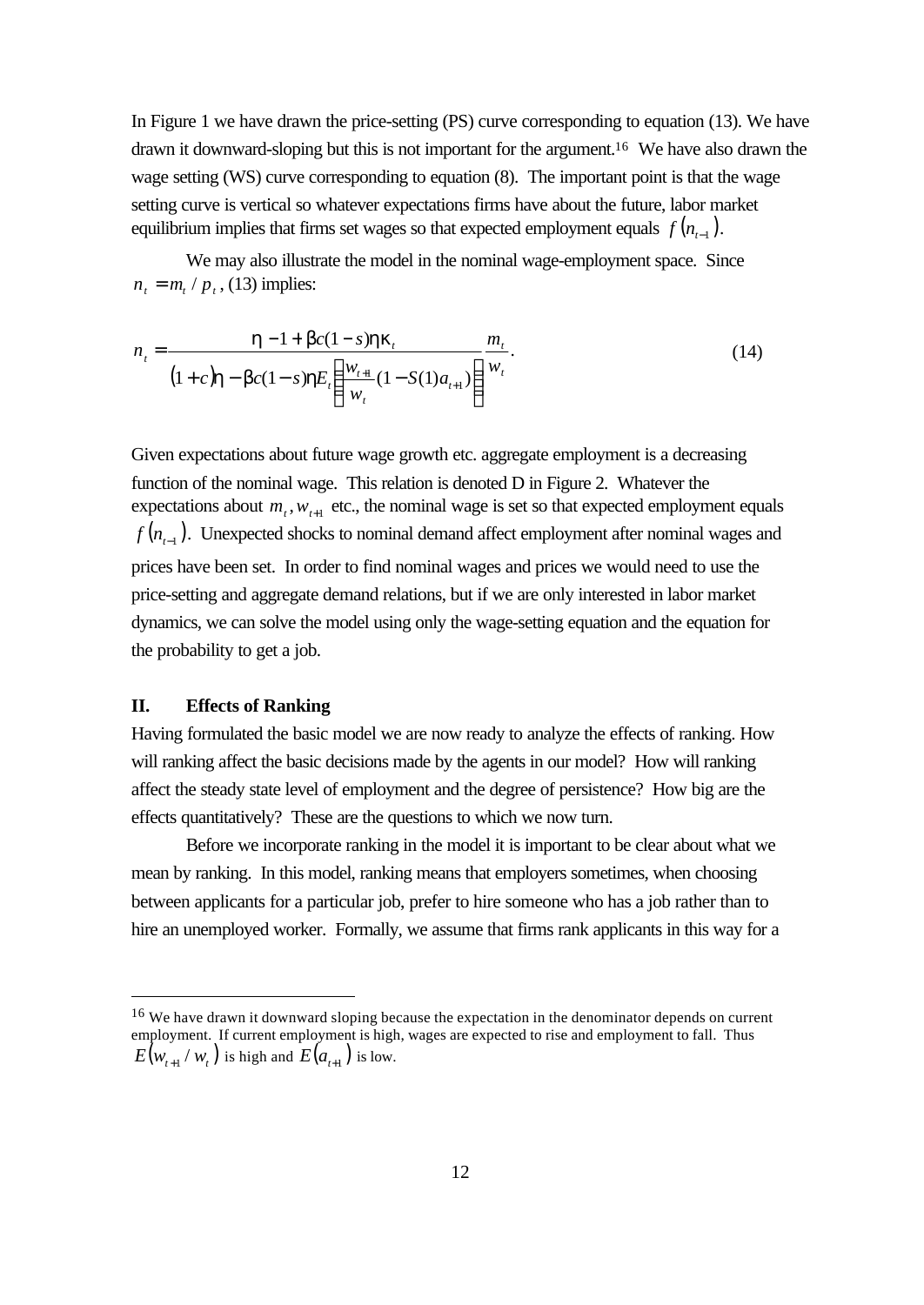fraction r of the jobs. We assume that there are always enough employed job applicants to fill the jobs, so only employed applicants are hired to those jobs.<sup>17</sup>

#### *Why Ranking?*

l

This definition of ranking raises an important question. Why do firms sometimes prefer to hire already employed applicants? A natural argument is that the perceived productivity of an unemployed worker may be lower than that of an unemployed worker because workers lose human capital in unemployment. In fact, it is enough that unemployed workers are perceived to be slightly less productive to justify ranking, provided that the wage is the same. Then, as long as there are employed applicants available, unemployed workers will never be hired and the lower productivity is never observed. Equivalently, the training cost may be higher for unemployed workers; again this higher training cost would never be paid in equilibrium.

Yet another possibility is that there may be a small number of workers among the unemployed who are unemployable, but this can only be observed after hiring and training, in which case the worker is fired. Then, if the firm hires an unemployed worker, it runs a (small) risk that it will pay the training cost in vain and this will be equivalent to a higher hiring cost for *all* unemployed workers. Again, firms will rationally discriminate unemployed workers. To prevent complete discrimination of the unemployed, and in line with empirical evidence, we assume that the arguments above apply only to a fraction r of the job openings in a given period.<sup>18</sup>

All these arguments can be criticized, however, by arguing that the firm could offer different wages for the different groups, each wage corresponding to the expected productivity (net of hiring cost) of a worker in that group. Thus there must be some rigidity of the wage structure that prevents firms from differentiating wages according perceived productivity differences. We will not try to explain this rigidity in the present paper, but we take it as a fact of life. It seems to be important for firms to have a "company wage policy" which the workers perceive as fair. Within-firm wage rigidity should be especially pronounced in unionized labor markets because unions tend to insist on "equal pay for equal work", and this prevents wage differentiation based on productivity differences which are not

 $17$  This is not necessarily true in the model, so we have to check that it is true for the parameter values used in the simulations below.

<sup>&</sup>lt;sup>18</sup> We may imagine that some firms always rank, but job applicants do not know this, or that some personnel managers rank. Formally, firms are indifferent between ranking and not ranking in the model.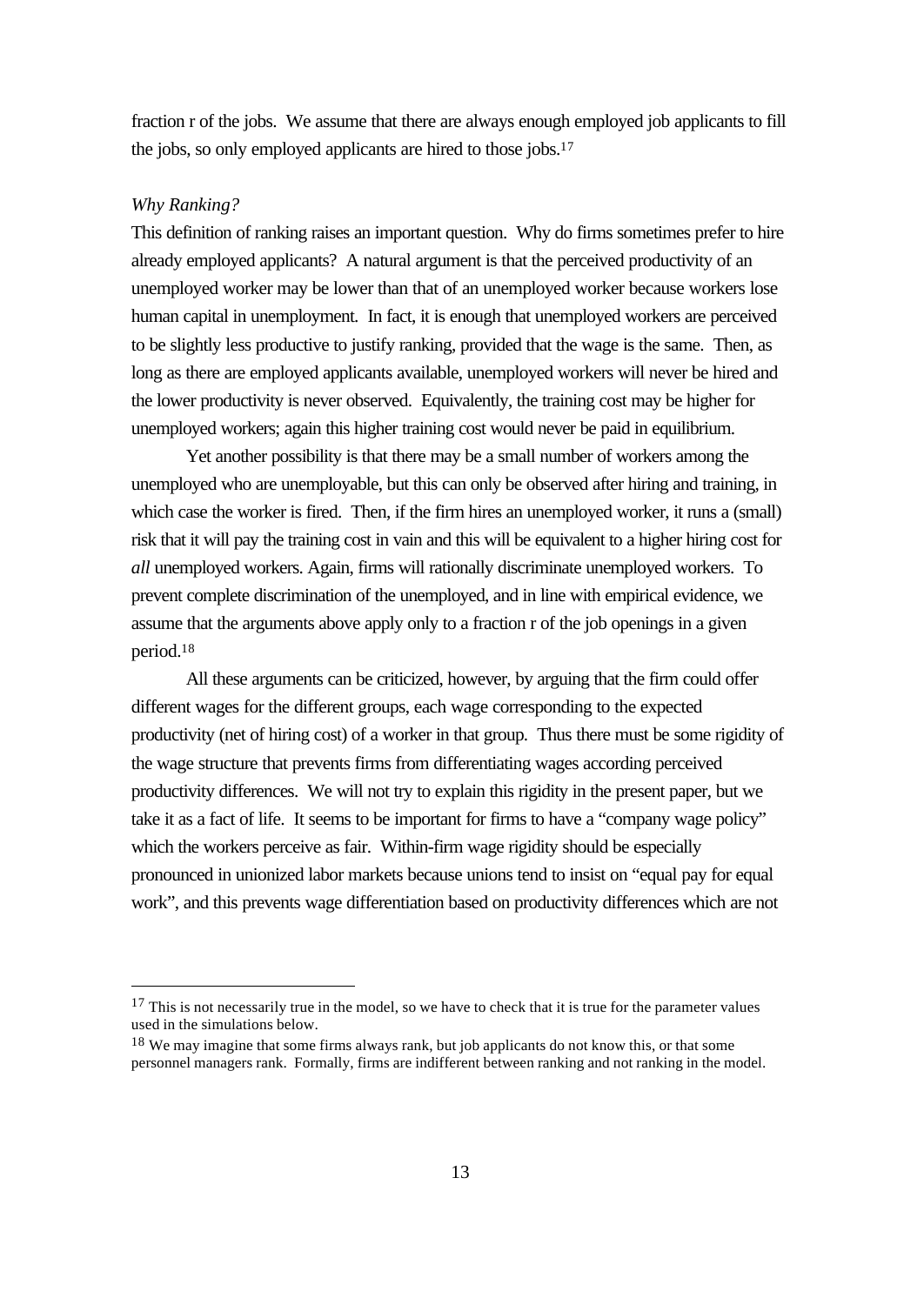readily observed by workers. Evidence that wages tend to be equalized for a given type of job can be found in Bishop (1987), Campbell and Kamlani (1997) and Bewley (1999).<sup>19</sup>

#### *The level and persistence of Unemployment*

l

With ranking, the search and wage setting decisions are made as before, but employed workers are more likely to get hired than unemployed workers are. We assume that workers do not know for which jobs ranking is applied but send in their applications at random. Using *at* to denote the probability that an *employed* searcher gets a job we now have:

$$
a_{t} = r \frac{n_{t} - (1 - s)(1 - Sa_{t})n_{t-1}}{(1 - s)Sn_{t-1}} + (1 - r) \frac{n_{t} - (1 - s)(1 - Sa_{t})n_{t-1}}{1 - (1 - s)n_{t-1} + (1 - s)Sn_{t-1}}.
$$
\n(15)

With probability r the worker applies for a job where employed searchers are preferred and in this case the probability to get a job is hiring per firm divided by the number of employed searchers per firm. With probability (1-r) the worker applies for a job where the employer does not have any preference for a particular type of worker and in this case the probability to get a job is hiring divided by the total number of searchers per firm.20 We see immediately that  $a_t$  is higher if more firms rank applicants. Solving (15) for  $a_t$  we get:

$$
a_{t} = \frac{(n_{t} - (1 - s)n_{t-1})(r - (r - S)(1 - s)n_{t-1})}{(1 - (1 - s)n_{t-1})(1 - s)S(1 - r)n_{t-1}}.
$$
\n(16)

Contrary to the case without ranking the fraction of employed workers looking for jobs, S, affects  $a_t$  directly. Proceeding exactly as before, we can use (3) and (16) to solve for  $E_t[n_t]$ as a function of  $n_{t-1}$  (see Appendix 1). Now the employment rate to which the economy converges if there are no shocks is

<sup>&</sup>lt;sup>19</sup> What is important is not that all workers are paid the same wage, but that wages do not fully reflect productivity differentials.

 $20$  For this equation to make sense it must be the case that there are more employed job applicants than jobs i. e.  $(1-s)Sn_{t-1} > n_t - (1-s)(1-Sa_t)n_{t-1}$ . In case of a very large positive demand shock, employment in period t could potentially be so large that there are not enough employed job applicants. We disregard this possibility in our theoretical analysis, and check that the inequality is fulfilled for shocks of reasonable magnitude in our numerical simulations below.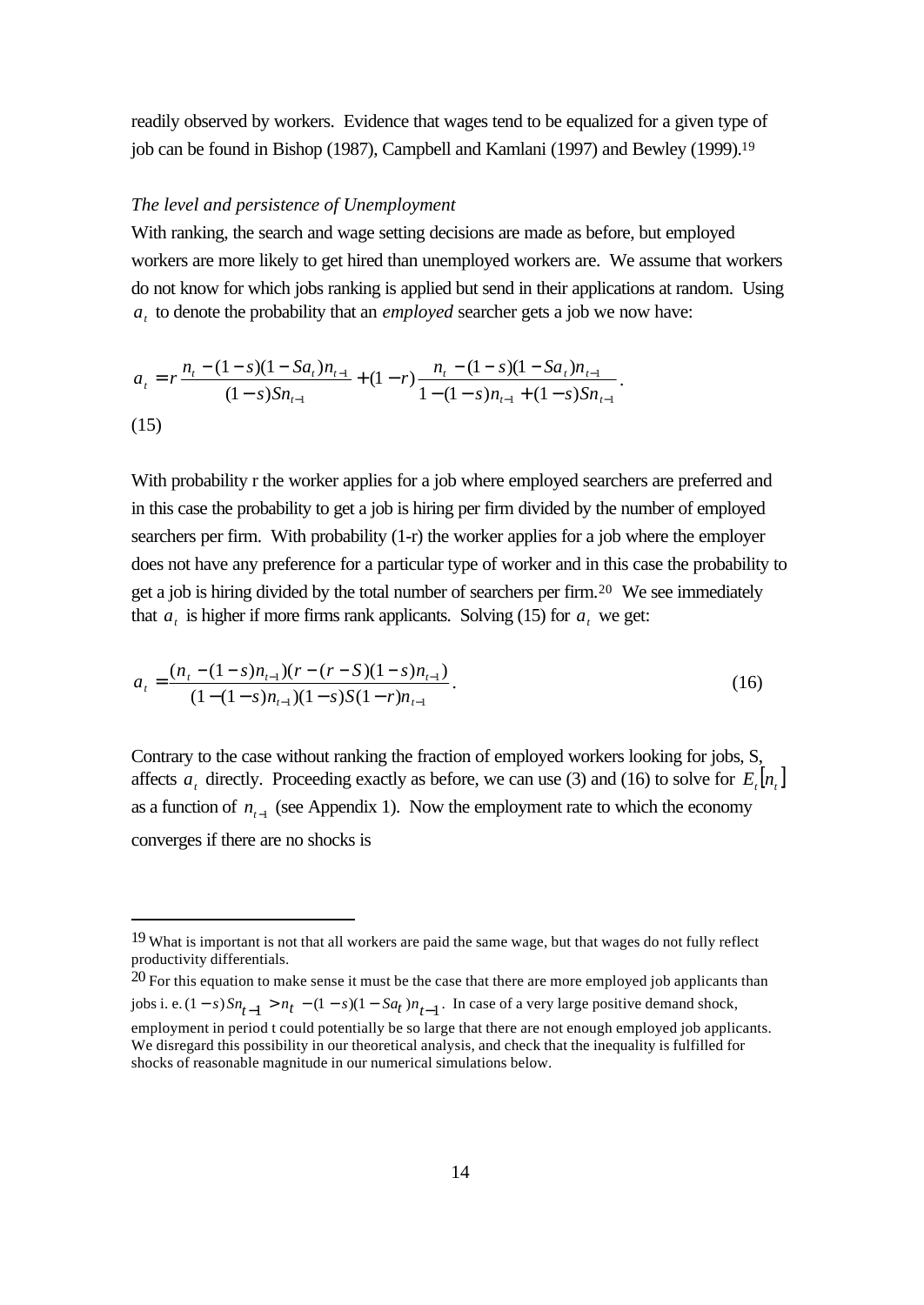$$
n^{SS} = \frac{S(1-r) - s\Omega r}{(1-s)(s\Omega(S-r) + (1-r)S)}.
$$
\n(17)

For the steady state level of employment to be positive the following condition must be fulfilled:

$$
\frac{1-r}{r} > \frac{s\Omega}{S}.\tag{18}
$$

Equation (18) gives a limit to how much ranking our model can take. If r gets very high we get a situation where equilibrium employment is equal to zero. That r cannot be too large is most evident if we consider the extreme case when employers hire almost only employed workers. Then employed job searchers have a very good chance to get a job even if there is massive unemployment, so firms will raise wages, and employment falls. In the following we assume that condition (18) is satisfied.

One may suspect employment to be lower the more ranking there is since ranking implies a less well functioning labor market. In Appendix 1 we show that this is in fact the case:

$$
\frac{\partial (n^{SS})}{\partial r} < 0 \tag{19}
$$

The intuition is the same as above: more ranking makes it easier for employed job searchers to get a job, so firms raise wages and the demand for labor falls.

Another interesting question is how ranking affects the persistence of unemployment. Solving (3) and (16) for expected employment, differentiating with respect to  $n_{t-1}$  and evaluating in steady state we get a measure of persistence (ρ) and differentiating once more with respect to r we can show that ranking increases persistence (see Appendix 1):

$$
\frac{\partial \mathbf{r}_m}{\partial r} > 0 \tag{20}
$$

The intuition behind this result can be understood by extending the discussion in the non-ranking case. After a negative shock, the wage will not fall immediately to the new steady state level because, if it did, employment would recover very rapidly and there would be a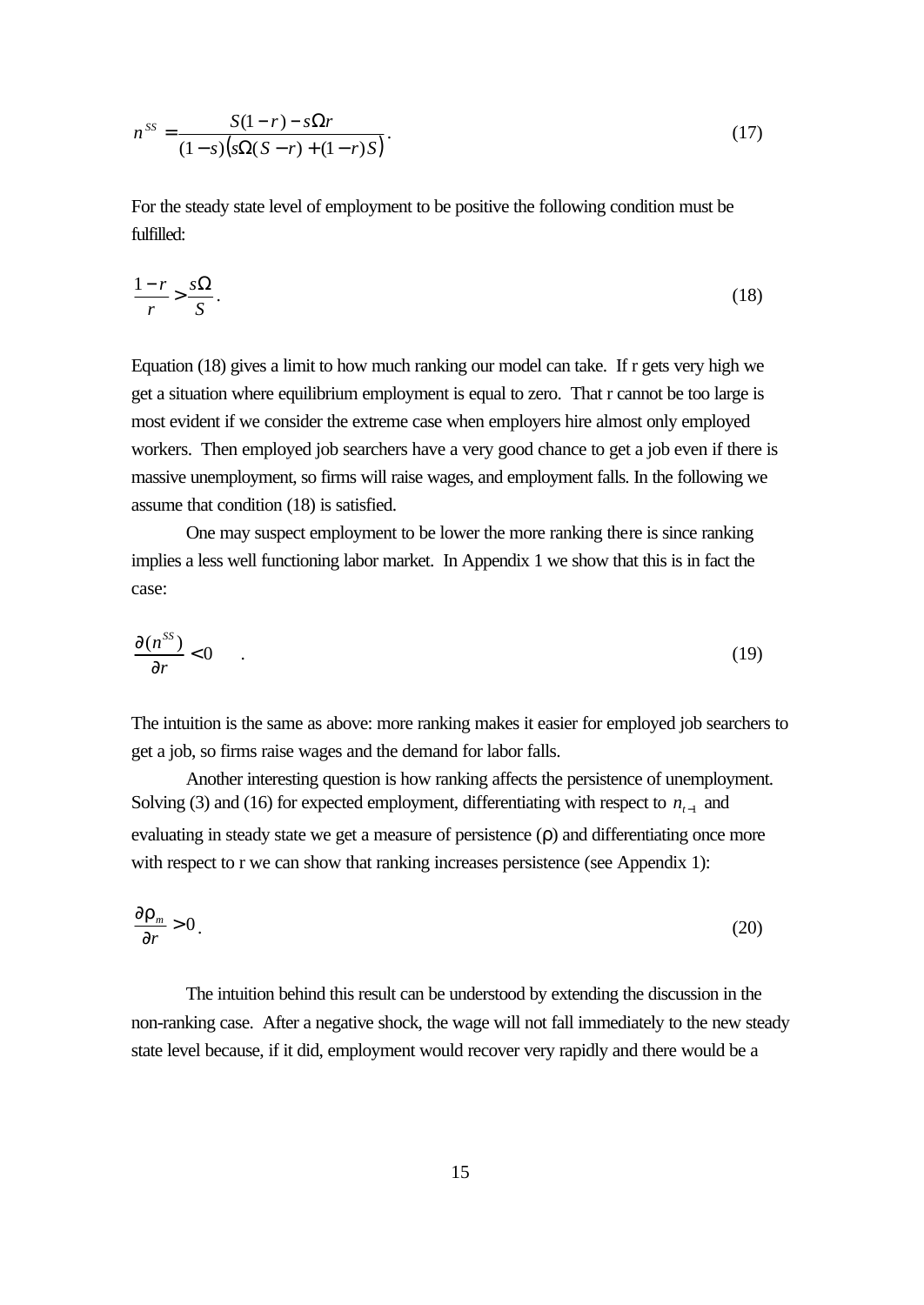very large number of vacancies and excessive turnover. Thus wages adjust slowly although the level of unemployment is high. Ranking reinforces this mechanism. When employed workers have priority for some jobs their chance to get a new job will depend less on the stock of unemployment and more on the number of vacancies. Put differently, a large stock of unemployment has a weak effect on wages when unemployed workers cannot compete well for the jobs, and this slows down wage and employment adjustment after aggregate demand has fallen.

# *Quantitative Effects of Ranking*

Having showed analytically that ranking reduces the level of employment and raises persistence we now ask whether these effects can be quantitatively important. To answer this question we choose the following numbers for the fundamental parameters:  $s = 0.01$ ,  $S = 0.04$ ,  $\Omega = 4$ . These numbers are not meant to represent any specific economy, but they are in the range of parameter values "fitted" to the US and European labor markets in Section IV below. We then examine what happens to unemployment and persistence as we increase the fraction of jobs for which ranking occurs from zero to 40 percent. The period is taken to be one month.

The results are shown in Table 1. The last column shows the resulting *yearly* persistence of unemployment, defined as  $\mathbf{r} = \mathbf{r}_m^{12}$ . We see that without ranking there will be some, but not very much persistence. Ranking has large effects on both the *level* and the *persistence* of unemployment. If ranking is applied for 30 percent of the jobs, unemployment increases more than three times and becomes much more persistent.

|           | u     | r    |
|-----------|-------|------|
| $r=0.0$   | 0.029 | 0.03 |
| $r = 0.1$ | 0.040 | 0.10 |
| $r=0.2$   | 0.061 | 0.30 |
| $r=0.3$   | 0.108 | 0.64 |
| $r = 0.4$ | 0.370 | 0.96 |

*Table 1. The Effect of Ranking on the Level and Persistence of Unemployment*

Comparing our results to those of Blanchard and Diamond (1994) who found substantial effects on wage dynamics, but only small effects on the steady state, one might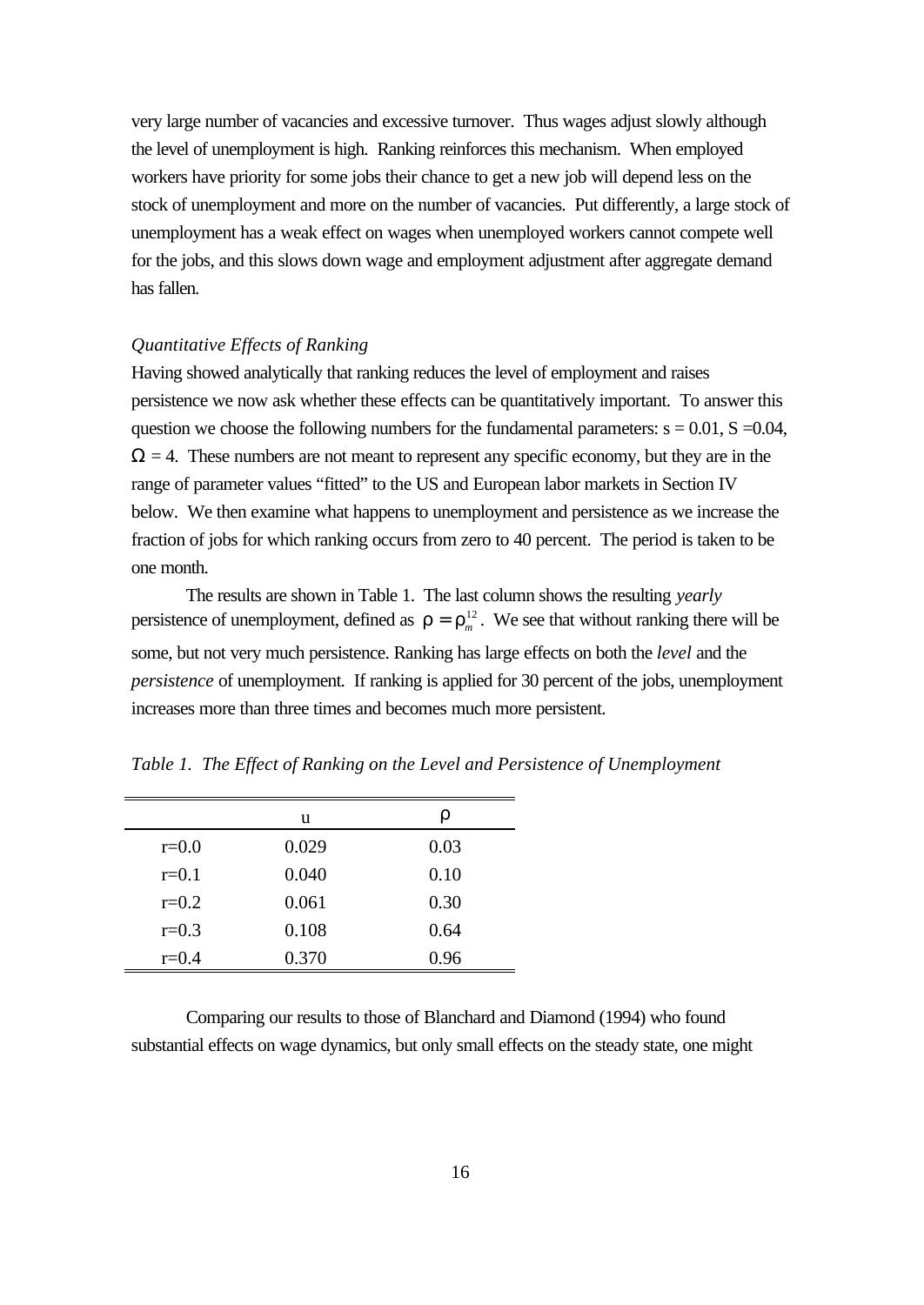wonder why we also get long run effects. Our interpretation is the following. In Blanchard and Diamond the wage is set according to the Nash bargaining solution and the state of the labor market affects wage setting via the "threat point", which they take to be the situation if the employed worker was to become unemployed.21 This means that ranking has two competing effects on the wage. If an employed worker were to become unemployed, his chance to find a new job soon would be much better since he would be "first in line" for new jobs. But on the other hand he does run a small risk of becoming long-term unemployed himself, and then he is worse off by ranking. The simulations made by Blanchard and Diamond show that these two effects almost balance and the net effect on the wage is small - unless workers are very myopic.<sup>22</sup>

In our model the worker can continue to work at his old job if he does not get the one he applies for. Since employed job-searchers do not risk becoming long-term unemployed the second effect does not appear. Therefore, ranking has an unambiguous and strong effect on wages and employment also in the long run.

#### *Effects of individual parameters*

l

In Table 2 we report the effect on unemployment and persistence as we vary one parameter at the time, starting from a baseline case where 25 per cent of the firms rank applicants.

|                      | S     | S     | 73   | r    | u     |      |
|----------------------|-------|-------|------|------|-------|------|
| <b>Baseline case</b> | 0.010 | 0.030 | 4.00 | 0.25 | 0.078 | 0.45 |
| s increases          | 0.012 | 0.030 | 4.00 | 0.25 | 0.110 | 0.56 |
| S increases          | 0.010 | 0.036 | 4.00 | 0.25 | 0.069 | 0.36 |
| $\Omega$ increases   | 0.010 | 0.030 | 4.80 | 0.25 | 0.112 | 0.62 |
| r increases          | 0.010 | 0.030 | 4.00 | 0.30 | 0.109 | 0.64 |

*Table 2. Effects of a 20% increase in each parameter in an economy with ranking.*

In order to understand the effects of changes in the parameters, it is important to realize that firms are always on their labor demand curves, so if employment falls, it must be because wages increase, and conversely. Thus we can infer what happens to employment by examining *how wages are affected* by the parameter change for a given level of employment.

<sup>21</sup> See Gottfries and Westermark (1998) for a criticism of this way of modeling wage bargaining.

<sup>22</sup> Similar results have been obtained in other models; see Machin and Manning (1999).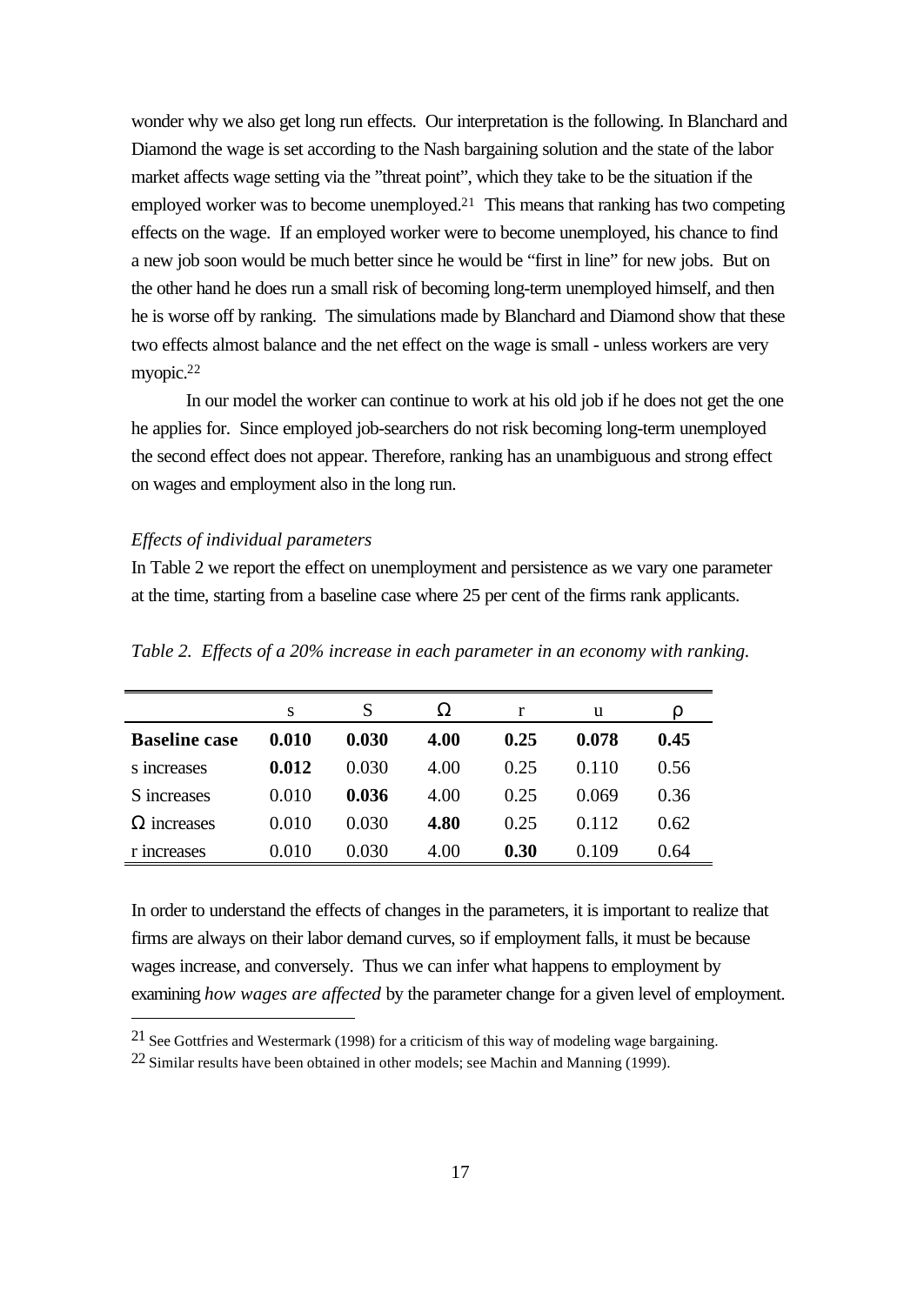Note also that persistence depends on *how quickly* wages adjust after a shock to employment.

A higher exogenous *flow into unemployment (s)* implies that for a given level of employment there will be more job openings, it will be easier for searchers to get a job. Firms therefore raise wages and unemployment increases. Also, there is an increase in persistence.

To understand the effect of an increase in *on-the-job search (S),* consider equation (15). We see that an increase in job search has two counteracting effects on the probability for employed workers to get a job. More on-the-job search means that more workers leave their jobs and this increases the number of job openings, but there are also more applicants for jobs, particularly for the ranking jobs. Inspecting the right hand side of (15) we see that the latter effect dominates, so the more workers search on the job, the smaller is their chance to get a job. Therefore, firms reduce wages, employment increases, and there is less persistence.

It may appear counterintuitive that more on-the-job search implies less unemployment. Won't employed job searchers take jobs, which would otherwise be given to unemployed workers? In our model, this is not true because every job switcher leaves a new job opening, which is filled immediately.<sup>23</sup>

An increase in *wage pressure (W)* obviously raises wages and leads to higher unemployment, and it also slows down wage adjustment after a shock, so unemployment becomes more persistent.

As discussed above, *ranking (r)* has the same qualitative effect as wage pressure, but from Table 2 we see that *ranking has a relatively stronger effect on persistence*. Intuitively, an increase in r not only raises the probability that employed job-searchers find jobs, but also makes this probability depend more on the number of job openings and less on the unemployment rate (c. f. equation (15)).

#### **III. Medium-term Wage Contracts**

l

So far, we have assumed that wages are changed as often as search and hiring decisions are made, i. e. every week or month, but in practice wages are changed less frequently. Union contracts typically extend for 1-3 years, and less formal "implicit" contracts in non-union sectors probably also extend for some time. Since medium-term wage contracts themselves

<sup>&</sup>lt;sup>23</sup> If there was some delay in filling jobs, more job search would imply that more jobs are vacant, but this should be a minor effect.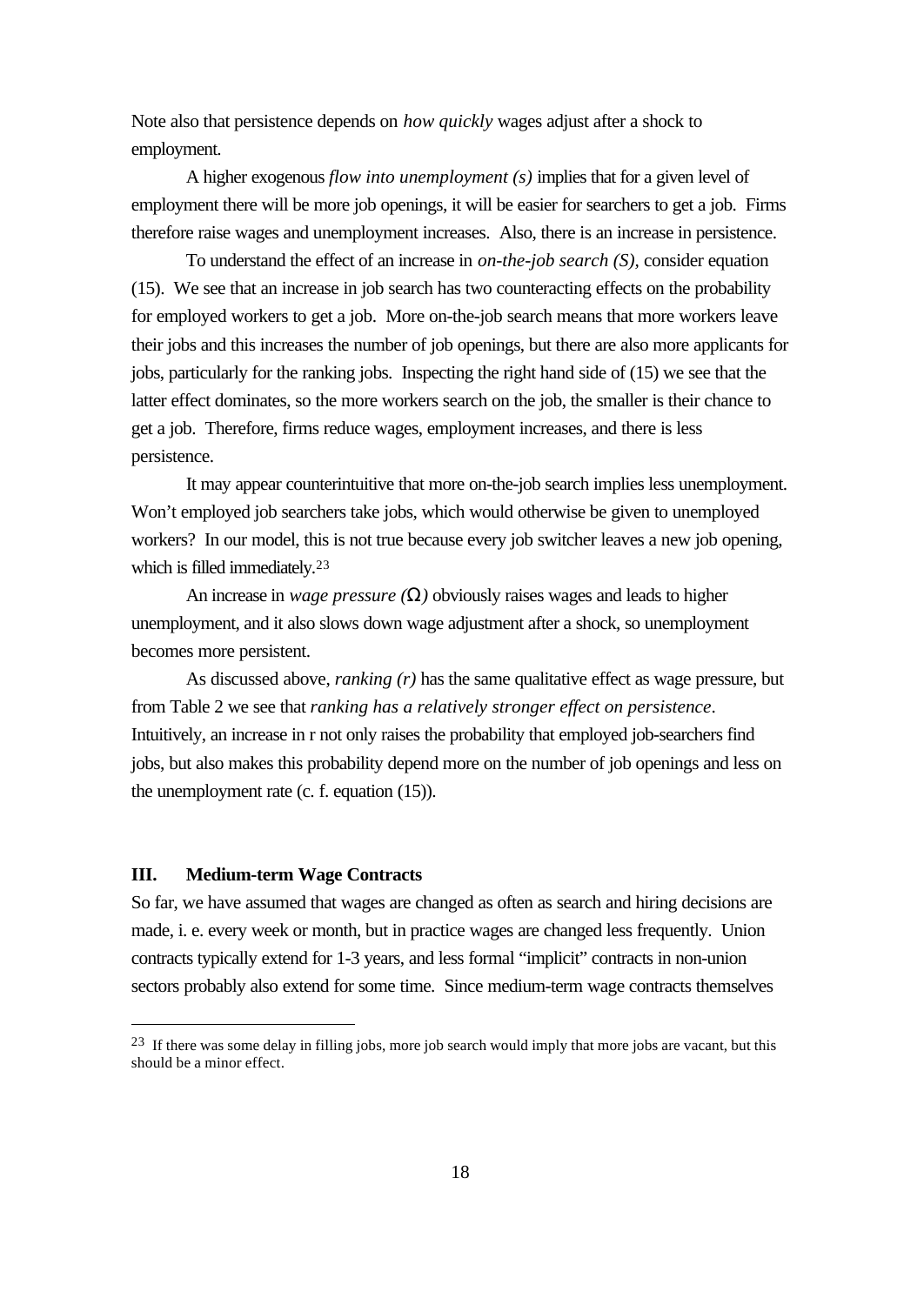contribute to persistence, it is important to compare these two sources of persistence and to examine the interaction between them.<sup>24</sup> We now assume that wages are fixed for N periods. To be concrete, we may take the period (t) be one month and assume that wages are changed in January each year, so N=12.

To avoid some technical complications in this case, we assume that the firm has to choose one employment level for the whole year after it has observed the shock for the current year.25 Turnover occurs throughout the year. Now the efficiency wage condition corresponding to (3) becomes:

$$
E_r\left(Nn_T^i\right) = -(1-s)cS\left(w_T^i/w_T\right)E_r\left(a_{1T}n_{T-1}^i + (N-1)a_{2T}n_T^i\right),\tag{21}
$$

where  $T$  is a time index for years,  $E_T$  denotes the expectation conditional on information available when firms set wages for year T,  $a_{1T}$  is the probability to get a job in the first period of the wage contract (in January) and  $a_{2T}$  is the probability to get a job in the remaining periods (February-December). For simplicity we ignore discounting within the year. Considering a symmetric general equilibrium, defining  $\Omega$  as before and using (16) we now get:

$$
NE_{T}(n_{T}) = \Omega(1-s)E_{T}\left[\frac{n_{T} - (1-s)n_{T-1}(r - (1-s)(r - S)n_{T-1})}{(1 - (1-s)n_{T-1})(1 - s)S(1 - r)} + (N-1)\frac{sn_{T}(r - (1-s)(r - S)n_{T})}{(1 - (1-s)n_{T})(1 - s)S(1 - r)}\right]
$$
  
\n
$$
\approx \Omega(1-s)\frac{E_{T}(n_{T}) - (1-s)n_{T-1}(r - (1-s)(r - S)n_{T-1})}{(1 - (1-s)n_{T-1})(1 - s)S(1 - r)} + \Omega(1-s)(N-1)\left[H(E_{T}(n_{T})) + \frac{H''(E_{T}(n_{T}))}{2}s^{2}\right]
$$
\n(22)

where

$$
H(x) \equiv \frac{sx(r - (1 - s)(r - S)x)}{(1 - (1 - s)x)(1 - s)S(1 - r)},
$$

<sup>24</sup> Also, the importance of unexpected shocks is much greater when wages are fixed for substantial periods.

<sup>&</sup>lt;sup>25</sup> If the wage is set for a year, but the firm is allowed to change employment every month, there will be complicated within-year employment dynamics. When hiring, firms take account of the probability that a hired worker quits in the next period, in which case they do not save hiring costs in that period. Such within-year dynamics appear peripheral relative to our purpose and we avoid it by assuming that employment changes once each year.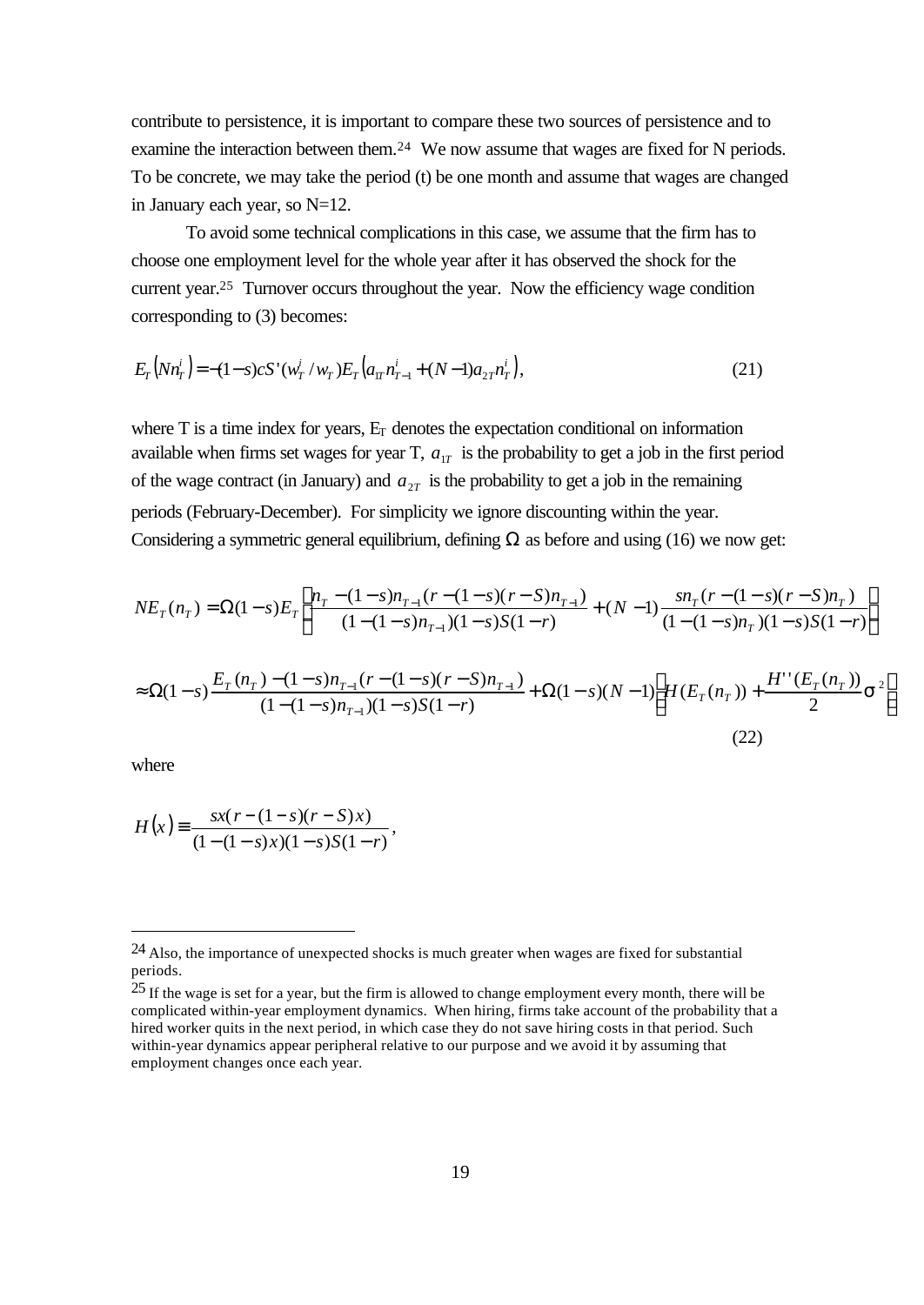where we have used a Taylor approximation to the function  $H(x)$ ,  $H''(x)$  denotes the second order derivative,  $s^2$  denotes the variance of employment and we have disregarded terms involving higher moments of the distribution.26 As expected, persistence increases and this is illustrated in Table 3 where we set s, S and  $\Omega$  as in Table 1 and show yearly persistence (ρ) for wage contracts of different length and different levels of ranking.

<sup>&</sup>lt;sup>26</sup> In the simulations in Section IV the variance term is omitted since it does not affect the results in any significant way.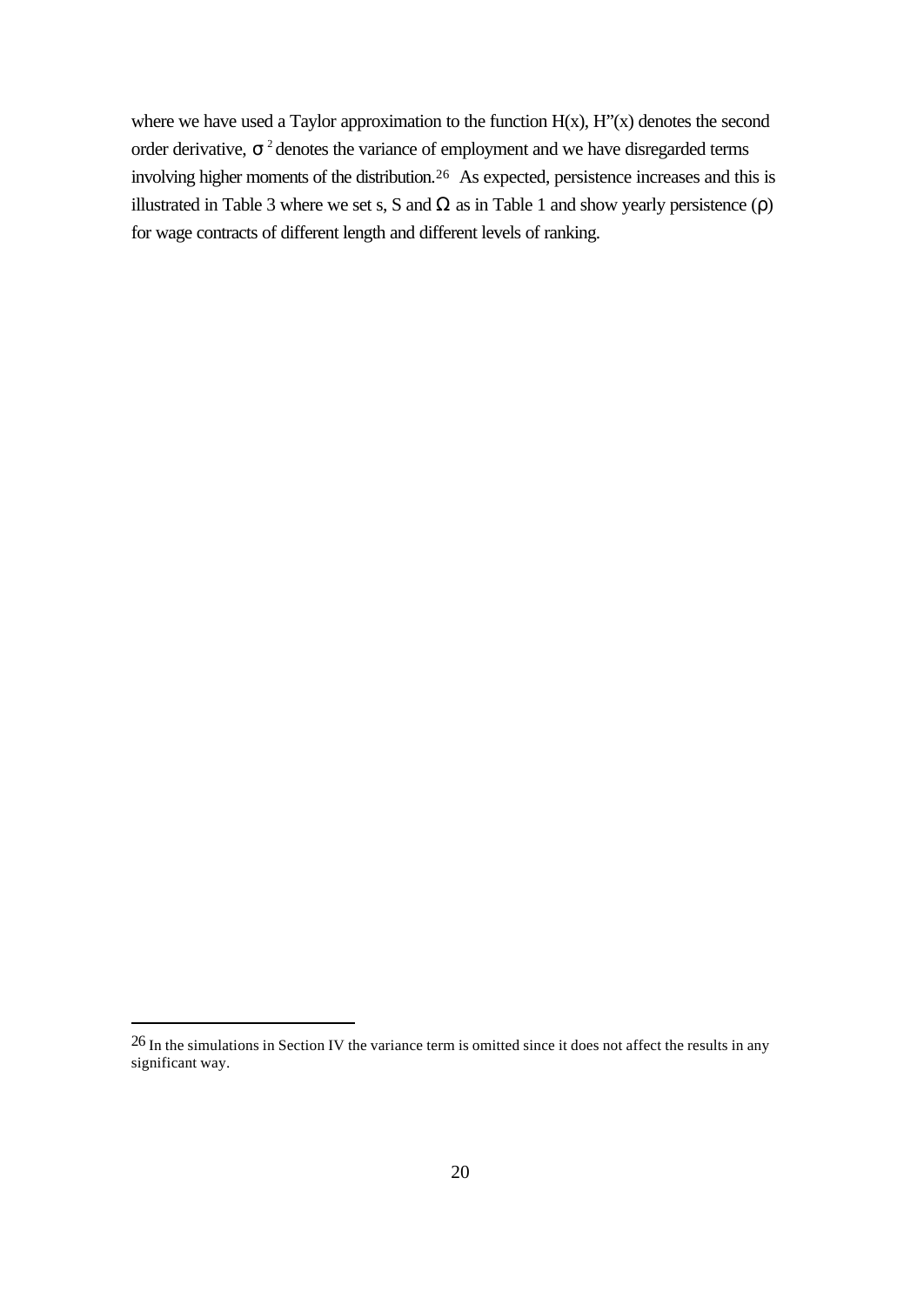|           | $N=1$ | $N=12$ | $N=24$ |
|-----------|-------|--------|--------|
| $r = 0.0$ | 0.03  | 0.19   | 0.32   |
| $r = 0.1$ | 0.10  | 0.28   | 0.41   |
| $r=0.2$   | 0.30  | 0.44   | 0.53   |
| $r=0.3$   | 0.64  | 0.69   | 0.72   |
| $r=0.4$   | 0.96  | 0.96   | 0.96   |

*Table 3. Persistence (r) with one-month, one-year and two-year wage contracts.*

We see that wage contracts contribute to persistence but the effect is fairly modest compared to the effect of ranking. For example, increasing the length of the wage contracts from one to twelve months increases ρ to 0.19 while increasing the fraction of jobs with ranking to 30 % raises persistence to 0.64. Note also that with r equal to 0.3 or higher, the speed of adjustment of employment is so low in any case that medium term wage contracts add very little to persistence.<sup>27</sup>

#### **IV. Interpreting the Difference between Europe and the US**

l

Compared to the US, unemployment is higher in Europe, turnover is lower, and fluctuations in unemployment are much more persistent. An interesting question is whether the mechanisms discussed above could potentially explain this difference. To answer this question we now ask what the values of the fundamental parameters have to be if the outcome in the model is to be consistent with key labor market statistics for each of the labor markets in the US, Germany and France.28 Our purpose is not to test the model, but simply to ask whether the mechanisms discussed here could *potentially* explain the dramatic differences that we see in labor market outcomes.

<sup>27</sup> We consider wage contracts that fix one wage for the whole contract period. In practice, union contracts that extend beyond one year typically specify one wage for each year and hence they are less rigid than the 24 months wage contract considered here. The one-year wage contract seems most relevant.

<sup>28</sup> We think of Germany and France as examples of European economies with high and persistent unemployment. We choose not to look at the Scandinavian countries since centralized wage setting differs in fundamental ways.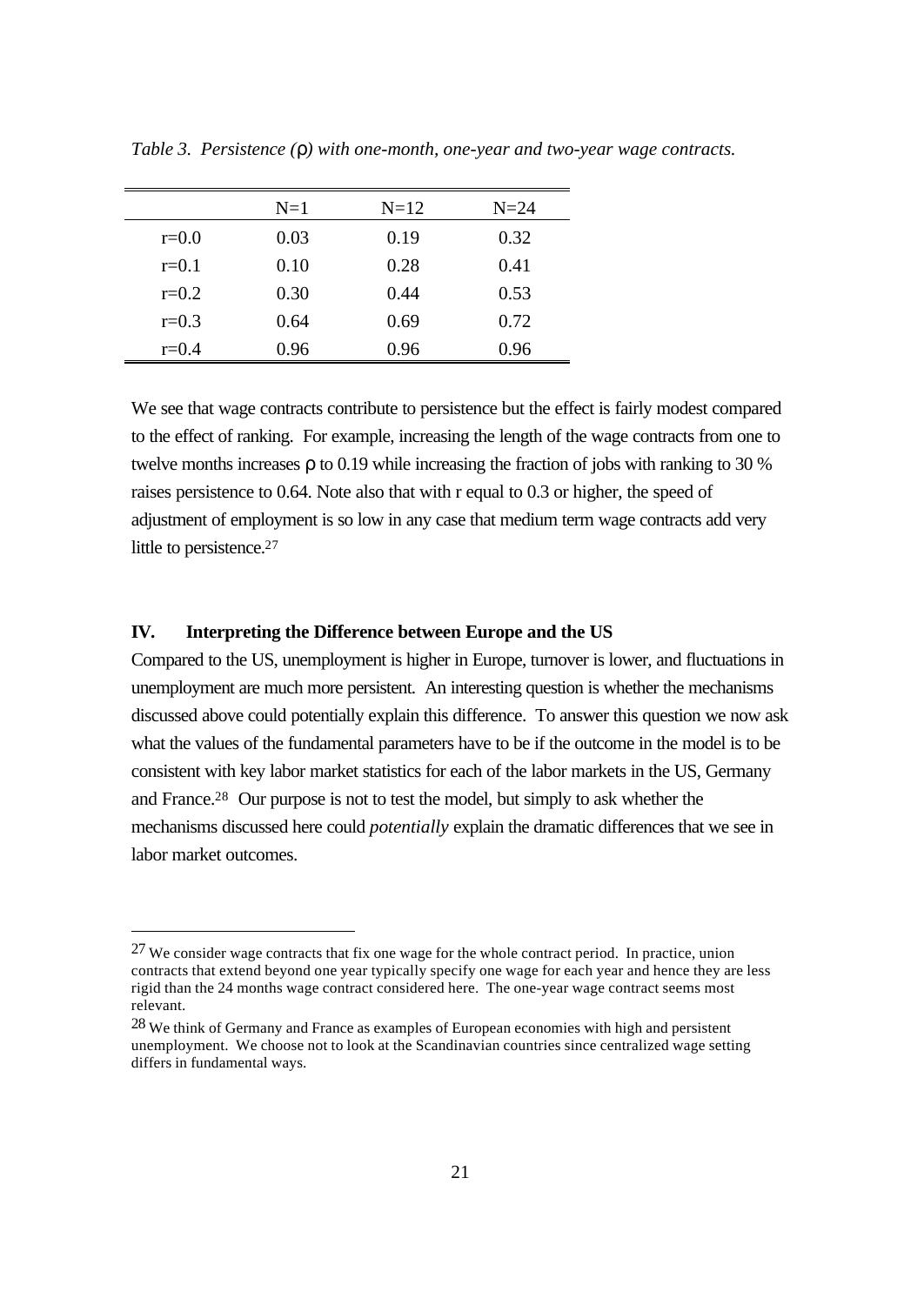Before starting we should note that we did not allow for union bargaining in our model. Since unions tend to raise wages we can, informally, think of them as a factor that adds to wage pressure  $(\Omega)$  in this model. Thus a high value of  $\Omega$  may reflect a strong efficiency wage mechanism or strong unions or a combination of the two.<sup>29</sup>

We take the period to be one month and the length of wage contracts to be 12 months in all three countries. There are four fundamental parameters in the model: the fraction of the employed workers leaving to unemployment in each period, s, the fraction of employed workers that apply for a new job each period, S, wage pressure,  $\Omega$ , and the fraction of jobs for which firms rank applicants, r. While s can be measured reasonably well we lack direct measures of the other parameters. However, we do have estimates of the following three empirical magnitudes: the job-to-job flow S times a, the fraction of the workforce that is unemployed u, and the persistence of unemployment ρ. These estimates, which have been collected from various sources, are reported in the first part of Table 4*.* The measurement of the different flows and stocks is discussed in Appendix 2. Obviously, the exact numbers can be questioned, but our simulations are only meant to illustrate the importance of various mechanisms. Also, we show below that our qualitative results are quite robust with respect to changes in input parameters.

We see that the flow between jobs is of the same order of magnitude as the flow into (and out of) unemployment in all three countries, but turnover rates are much lower in the European countries. All flows are between one quarter and half the rates observed for the US. Unemployment is higher in Europe and unemployment is much more persistent.

We now ask the following question: can we explain the observed differences between countries using this model? Put differently, are there plausible values of the fundamental parameters S,  $\Omega$ , and r such that Sa, u and  $\rho$  take values consistent with empirical estimates?30 Since we have three free parameters and three observable magnitudes, we have zero degrees of freedom, meaning that we can just identify the values of the fundamental parameters using the steady state equations in our model - provided that a solution exists. A

<sup>29</sup> Gottfries and Westermark (1998) develop a wage bargaining model where the union wage turns out to be equal to the "efficiency wage" times a "union markup factor". This has approximately the same effect as an increase in  $\Omega$  in the present model. Unfortunately, the dynamic nature of the present model makes explicit treatment of bargaining technically complicated.

<sup>30</sup> In principle, one could examine how well the model explains other observations. With comparable time series data on labor market flows one could examine whether the model is consistent with cyclical fluctuations of these flows in different countries. Also, one could examine the relation between employment and wages, but this requires a more explicit modeling of the shocks (real and nominal). These topics are left for future research.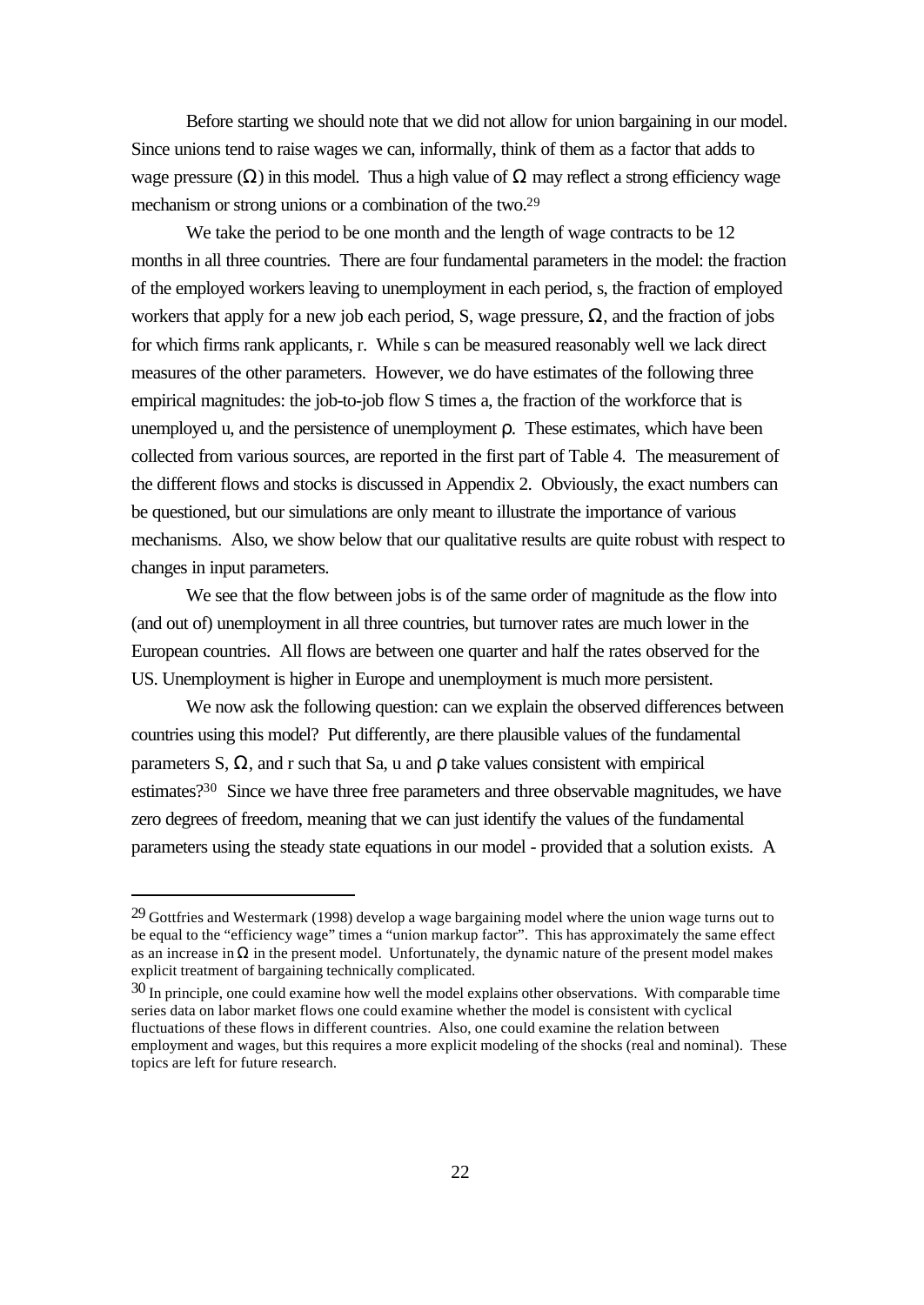priori, it is not obvious that a solution exists, and even if a solution exists, the resulting parameter values may be implausible.

As it turns out, a solution exists and the implied values for S,  $\Omega$  and r are presented in the second part of Table 4. At the bottom of the table we also report the implied chance for employed and unemployed job-searchers to get a job in steady state.

|                              | Parameter      | <b>US</b> | Germany | France  |
|------------------------------|----------------|-----------|---------|---------|
|                              |                | 1968-86   | 1986-88 | 1986-88 |
| <i>Empirical estimates:</i>  |                |           |         |         |
| Separations to unemployment  | S              | 0.015     | 0.004   | 0.006   |
| Job-to-job flow              | $S_a$          | 0.012     | 0.004   | 0.006   |
| Unemployment rate            | u              | 0.07      | 0.08    | 0.106   |
| Persistence                  | ρ              | 0.36      | 0.80    | 0.80    |
| Fitted parameter values:     |                |           |         |         |
| On-the-job search            | S              | 0.042     | 0.025   | 0.029   |
| Wage pressure                | Ω              | 3.540     | 6.174   | 4.855   |
| Ranking                      | r              | 0.185     | 0.364   | 0.383   |
| Implied chance to get a job: |                |           |         |         |
| Probability employed         | $\mathfrak a$  | 0.29      | 0.16    | 0.21    |
| Probability unemployed       | a <sup>u</sup> | 0.17      | 0.04    | 0.05    |

*Table 4 Observable magnitudes and implied values for the parameters.*

It seems that in order to "explain" the observed smaller worker flows, higher unemployment rates and much higher persistence in Europe with this model, we must assume that there is less on-the-job search, higher wage pressure, and more ranking in Europe than in the US.<sup>31</sup>

# *Interpretation of the Results*

l

Why do we get this result? Consider the difference between the US and France! First, s is lower in France and since job-to-job flows are much smaller in France, it seems reasonable

<sup>&</sup>lt;sup>31</sup> Note that our assumption that there are enough employed job searchers is fulfilled for all countries. For France, 1.2 percent of the jobs are filled every period and 2.9 percent of the employed workers search on the job. This leaves room for a 1.7 percent unexpected increase in employment within a month without running out of employed applicants to the ranking jobs.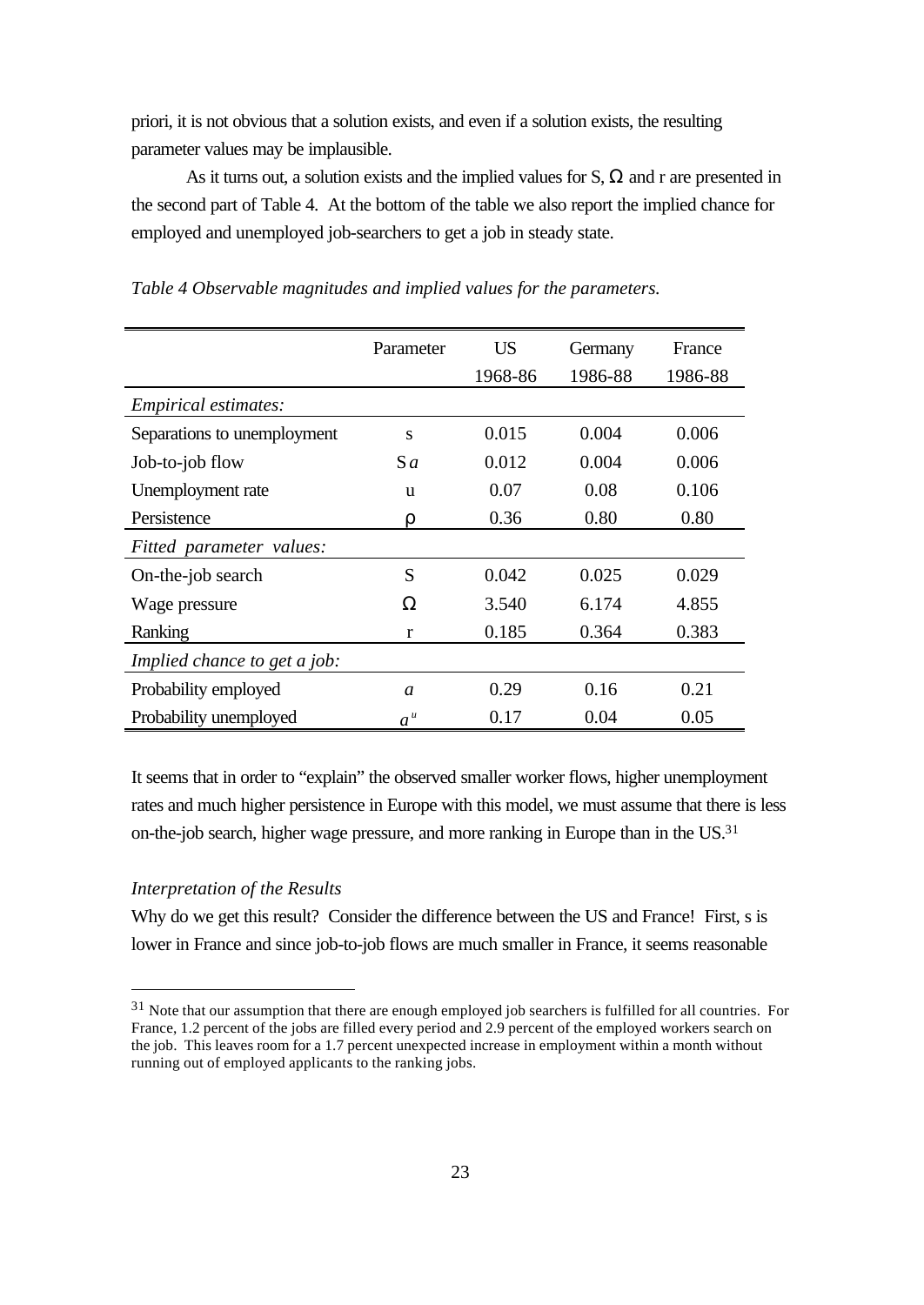that S is also lower in France. As we discussed in Section II, s and S have counteracting effects on unemployment and persistence so the net effect is ambiguous a priori. To see what a generally lower mobility implies in this model, consider what happens to employment and persistence as we change *both* s and S from the higher US values to the lower French values, keeping  $\Omega$  and r at the US values. This is done in Table 5.

*Table 5. Changes in unemployment and persistence as s and S change from the US values to the French values keeping W and r at US values.*

| S       | S       | u     | r    |
|---------|---------|-------|------|
| 0.01500 | 0.042   | 0.070 | 0.36 |
| 0.01275 | 0.03875 | 0.058 | 0.35 |
| 0.01050 | 0.03550 | 0.047 | 0.33 |
| 0.00825 | 0.03225 | 0.035 | 0.32 |
| 0.00600 | 0.02900 | 0.025 | 0.30 |

When we decrease the turnover rates, starting from values fitted to the US economy, we get *lower* unemployment and also somewhat lower persistence. The reduction in unemployment and persistence coming from lower s dominates the effect in the opposite direction from lower S. According to our model, the lower turnover rates characterizing European labor markets by themselves should imply *lower* unemployment and *less* persistence compared to the US. Thus, we have to find the explanation for the high and persistent unemployment in Europe among the other two factors.

Wage pressure and ranking have similar effects in the model: both tend to raise the level and the persistence of unemployment, but we saw in Section II that ranking has a relatively stronger effect on persistence.32 This is why the simulation points to more prevalent ranking as a potential explanation of the much higher persistence observed in Europe.

# *Are the results robust?*

l

As discussed in Appendix 2, there is some uncertainty concerning several of the numbers used to describe the different economies. How sensitive are our conclusions to the precise choice of numbers? To check this, we change the input parameters in our simulation one at the time,

 $32$  Put differently, if we increase wage pressure only until unemployment reaches the level observed for France, we get less persistence than what we observe empirically.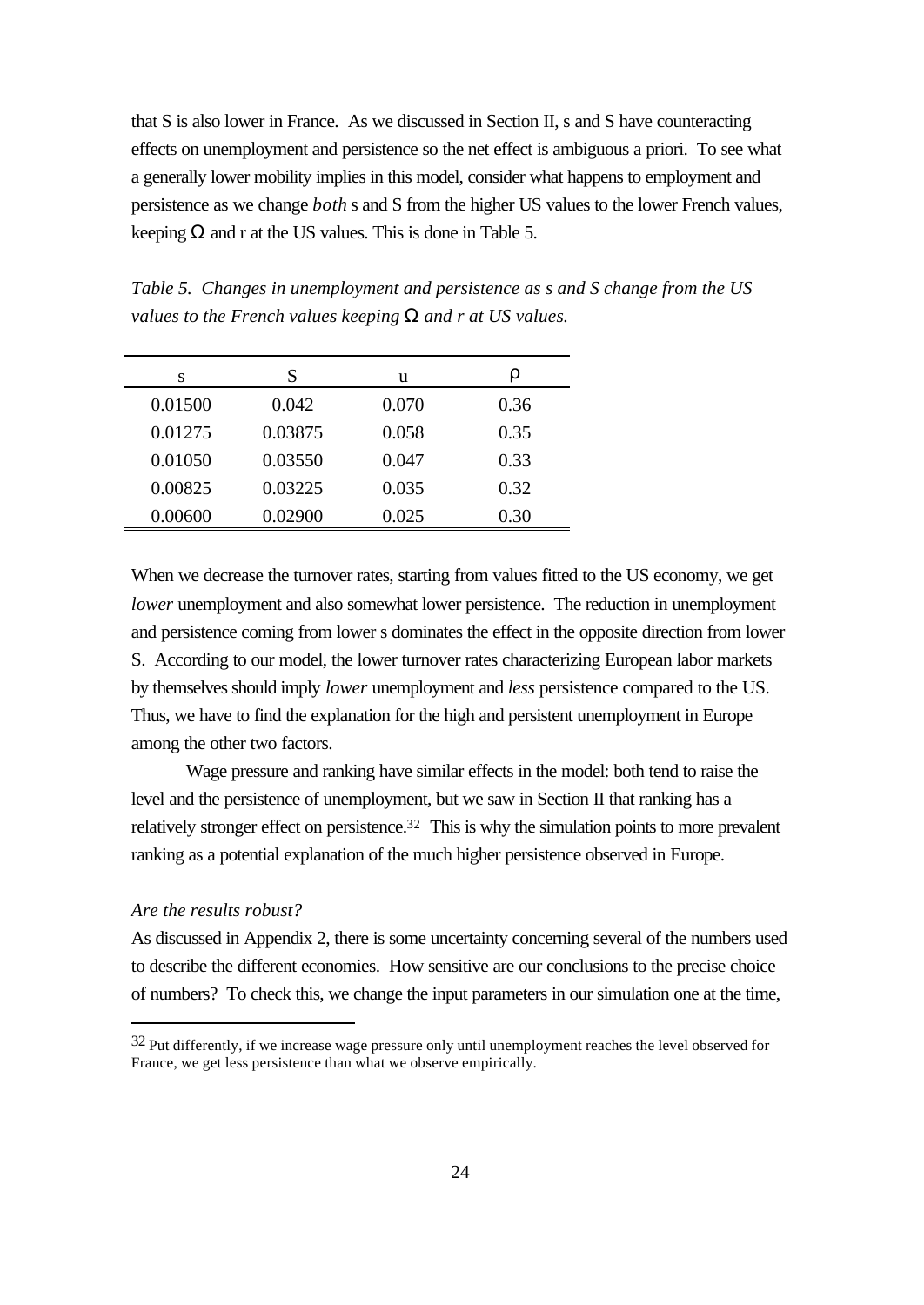holding the other parameters constant. As can be seen from Table 6, our conclusion that ranking is more prevalent in Europe seems to be quite robust. We can increase or decrease every flow parameter by at least around 50 per cent without changing our qualitative conclusion.

*Table 6. The intervals for which our result that European economies have a higher degree of ranking than the US holds when one input is changed at a time.*

| Input | France                        | Germany                       |  |  |
|-------|-------------------------------|-------------------------------|--|--|
| S     | $0.0025 \le 0.006 \le 0.0088$ | $0.0019 \le 0.004 \le 0.0065$ |  |  |
| Sa    | $0.0023 \le 0.006 \le 0.058$  | $0.0016 \le 0.004 \le 0.055$  |  |  |
| r     | $0.66 \le 0.80 \le 0.90$      | $0.69 \le 0.80 \le 0.91$      |  |  |

# *Are the results plausible?*

The wage pressure  $(\Omega)$  and ranking  $(r)$  parameters do not have any obvious empirical counterparts. What is potentially observable is the magnitude of on-the-job search, and the chance to get a job for employed job searchers. By construction,  $a^u$  is consistent with the observed stocks and flows in the labor market, so we may alternatively consider the *relative* chance to get a job for employed and unemployed job searchers.33 According to our simulations, employed job searchers in the US have almost twice as large a chance to get a job as unemployed workers, while employed job searchers in Germany and France have about four times greater chance to get a job.

Unfortunately, there are very few empirical studies of on-the-job search that we can use to examine whether the magnitudes in *Table 4* are reasonable. One of the few relevant studies is Blau and Robins (1990), who examined US data. They found that employed job searchers got about twice as many job offers as unemployed searchers, a number very close to what we get in our simulations. At the same time they got higher frequencies of job offers than is implied by our simulations, but this may be due to cyclical effects.34 We have not found any comparable studies for Germany or France.

We may also ask whether institutional differences between the countries would lead us to expect more ranking in Europe. As discussed above, firms will rationally prefer to hire

<sup>&</sup>lt;sup>33</sup> By construction  $a^{\mu} = sn / (1 - (1 - s)n)$ .

<sup>34</sup> Their study concerned job search in 1979 and the authors note that their data set has "considerably higher offer rate than other data."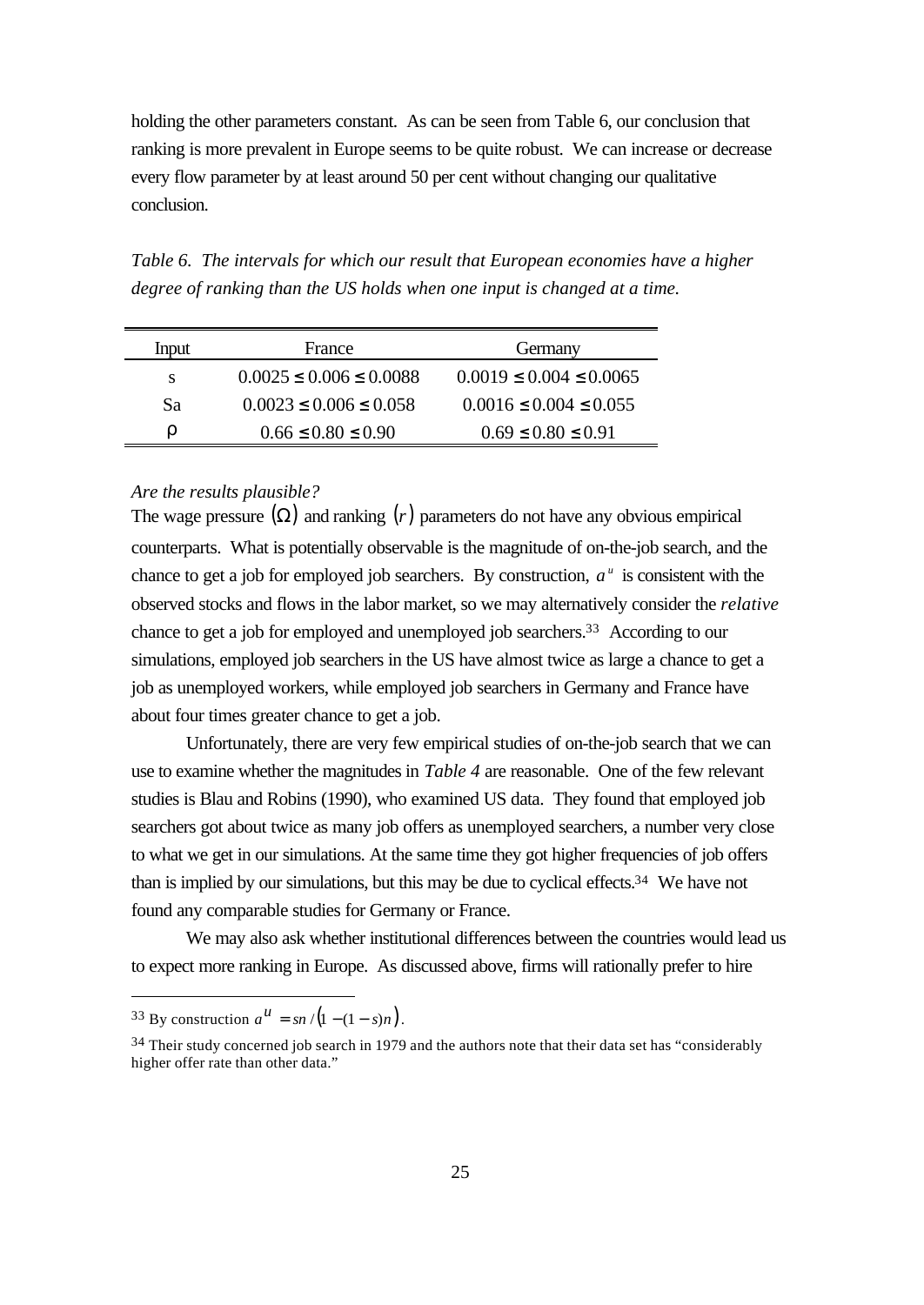already employed workers if they expect unemployed workers to have lower average productivity, and wages cannot be adjusted to make up for the difference in productivity. The loss of human capital (or negative signal) associated with unemployment should be similar in different economies, but there are strong reasons to believe that wages are more rigid in Europe. Unions typically tend to compress wage distributions, especially within groups with similar jobs and qualifications, and insist on wage differentials being based on objective and verifiable criteria – "equal pay for equal work". This role of unions is strongly emphasized by Freeman and Medoff (1984), for example.<sup>35</sup> Thus it seems likely that employers in Europe find it much more difficult to differentiate wages according to perceived productivity differentials compared to the US, where unions are nonexistent in most sectors. Consistent with this view, there is evidence that workers who are laid off in Europe get a smaller wage reduction compared to the previous job than US workers - *if* they get a new job.36 Of course, their chance to get a new job is much smaller.

Wage pressure is found to be somewhat higher in Germany and France than in the US. As we noted above, unions can, informally, be thought of as a factor that adds to wage pressure (Ω) in this model. Thus a high value of  $Ω$  may reflect a strong unions. The finding that wage pressure is higher in Europe is quite sensitive to our choice of input parameters, however.<sup>37</sup>

These simulations should not be regarded as a test of the model, or as proof that ranking is important. The purpose of the simulations is only to illustrate the potential magnitudes of the effects. What we have shown is that ranking may be an important factor that affects the level and persistence of unemployment, particularly in Europe.

# **V. Discussion**

l

The main purpose of the paper is to point to ranking as a potential reason for high and persistent unemployment. As the economy recovers from a recession, employment grows, and there are many job openings. This raises turnover and creates an upward pressure on

<sup>35</sup> See also Freeman (1982) and, for more general evidence that unions tend to equalize wages, Blau and Kahn (1996, 1999). Westermark (1999) develops a union formation model where unions tend to compress wage differentials.

<sup>36</sup> Classical papers are Gibbons and Katz (1991) and Jacobson, Lalonde, and Sullivan (1993). Burda and Mertens (1999) review the evidence and report evidence for Germany. See also Grund (1999) and Bender et al. (1999).

 $37$  If we set  $\mathbf{r} = .9$  in Europe, we get even more ranking and somewhat lower wage pressure in Europe.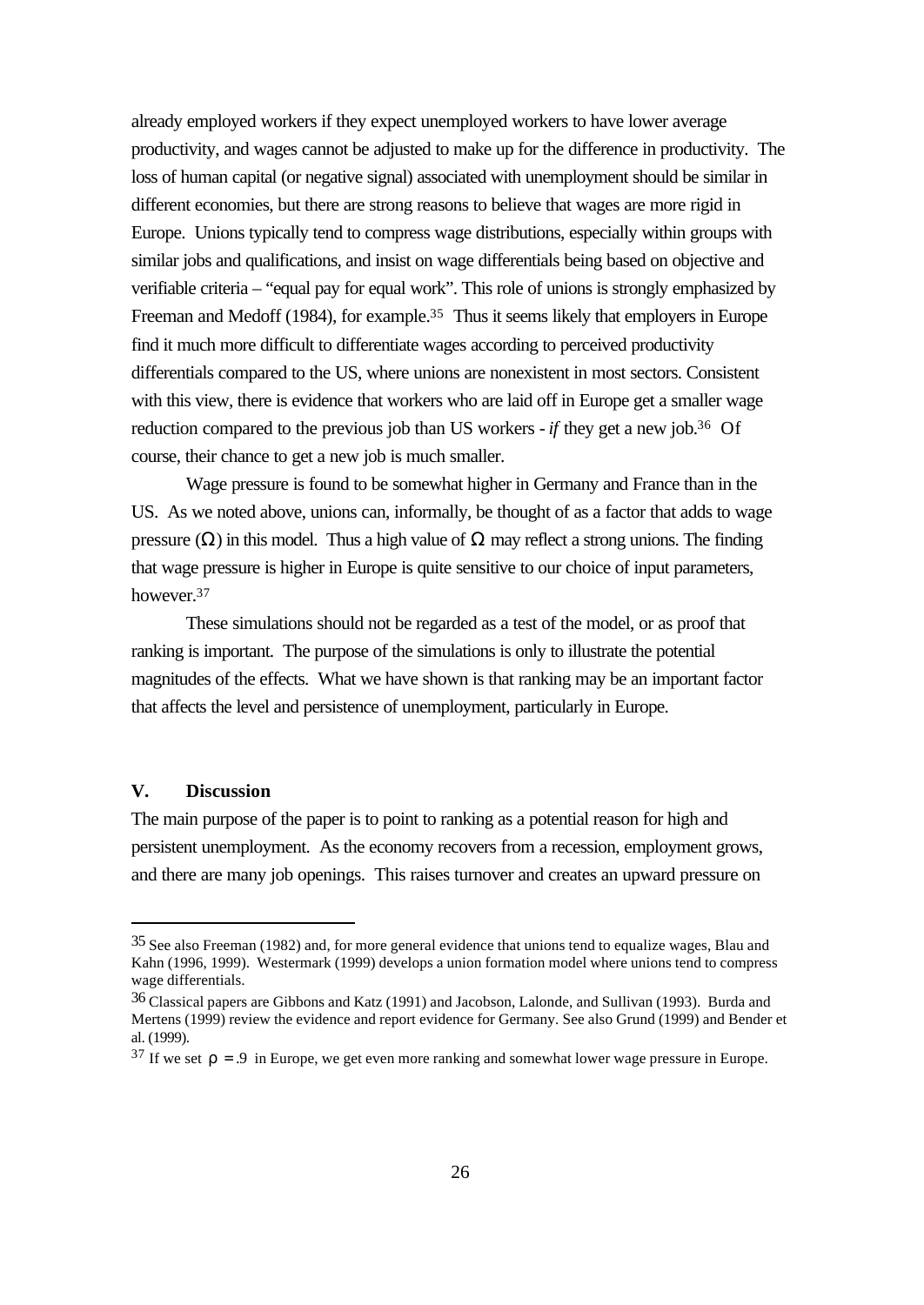wages, which slows down employment growth. High unemployment puts downward pressure on wages, but if unemployed workers cannot compete well for the jobs, unemployment will have a weak effect on wages and the return to equilibrium will be slow.

It should be emphasized that this is not a purely mechanical effect that arises because employed job searchers take some of the available jobs.<sup>38</sup> Every job switcher leaves a job which is immediately filled, so the number of jobs available for unemployed workers is not *directly* affected by on-the-job search or ranking. In fact, it is readily verified that  $a^u$  is independent of *r* and *S* for given employment.<sup>39</sup> The persistence of unemployment is solely due to indirect effects of turnover on wages and labor demand.

Obviously, our model is very stylized. Many simplifying assumptions are made to make the model solvable and to highlight the main argument. We have abstracted from matching problems, search is modeled in a very simplistic way, quits into unemployment are taken as exogenous, and we disregard disincentive effects of unemployment benefits. We now discuss some of these simplifications and try to relate our analysis to the relevant literature.

In our model, there is excess supply in the labor market and employment is always determined by labor demand*. No matching frictions* prevent firms from immediately hiring the workers they want. Presumably, we could add some frictions without overturning the conclusions, but it is essential to our argument that firms typically face a *choice* between different applicants, some of whom are employed. We view this as a realistic feature of the model.

*Search* is modeled in a very simple way. There are no costs of search, so employed workers always search if they would like to change jobs. Unemployed workers always search and they are ready to take any job they can get. More realistically, there would be some search costs, so the search decision, particularly that of employed workers, would depend on the expected return to search, which depends on the state of the labor market. This point is emphasized by Burgess (1993) and Anderson and Burgess (2000) who document that labor

<sup>38</sup> Burgess (1993) and Anderson and Burgess (2000) discuss congestion effects of on-the job search taking the number of job openings as exogenous. For other references, see Pissarides (2000). Note also that e. g. Pissarides (1994, 2000) uses the word persistence to mean that unemployment *responds slowly to shocks*. We refer to the fact that unemployment *returns slowly to equilibrium* after a temporary (cyclical) shock.

<sup>&</sup>lt;sup>39</sup> In fact,  $a^u$  is always given by (7) – independent of *r* and *S* for given employment. This is readily verified by considering the stock/flow relations, or by noting that  $a^u$  is equal to the last term in (15), and using (16) to substitute for  $a_t$ .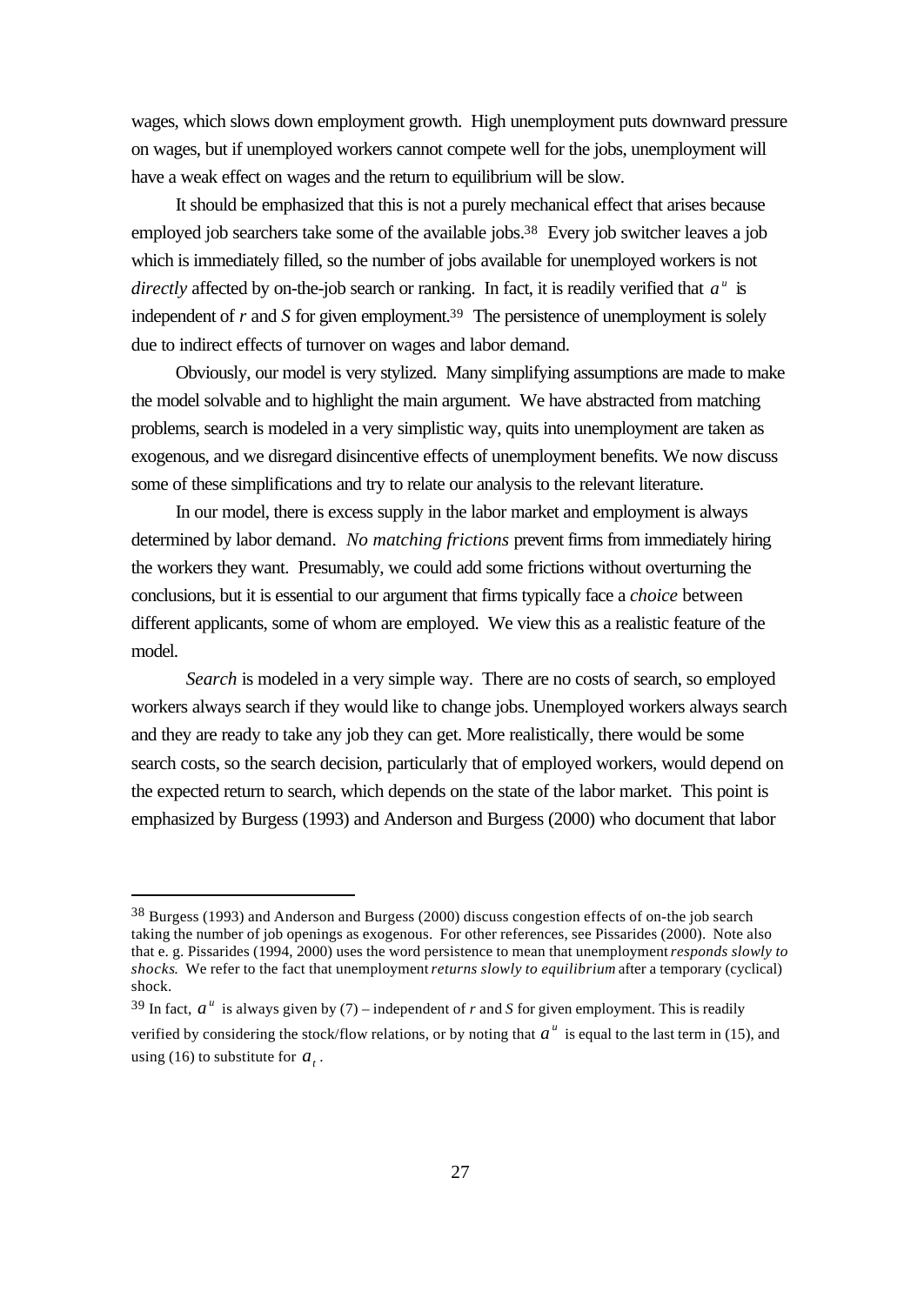turnover is so procyclical that the *share* of job openings going to unemployed workers is counter-cyclical.

Allowing for this in the model would make job search an increasing function of the chance to get a job:  $S(w_t^i / w_t, a_t)$  $S(w_t^i / w_t, a_t)$ . We would expect the cross derivative to be negative: search is more sensitive to the wage if there is a higher probability to find a job. This modification will have an ambiguous effect on unemployment persistence. Consider an economy, which is recovering after a recession, so employment grows and there are many job openings. Higher *a<sup>t</sup>* will make search more sensitive to wages, and this tends to raise wages. At the same time, more on-the-job search reduces the chance to get a job for employed job searchers (c. f. equation (15)) so firms can cut wages. Thus it is not clear whether labor demand will recover more or less quickly.

*Quits into unemployment* are taken as exogenous in the model. Implicitly, we assume that workers who want to look for another job need not quit their current job to do so, and that those who quit into unemployment do this for other reasons. This assumption is in line with evidence that unemployed workers spend a rather small fraction of their time on job search, so in most cases it is possible – often advantageous - to remain employed while searching for a new job.<sup>40</sup>

Since both search by unemployed workers and quits into unemployment are taken as exogenous, *unemployment benefits* do not matter. If some workers have to quit their job in order to look for a new job, or job search by unemployed workers is made endogenous, there will be a role for unemployment benefits, and quits will more procyclical. Also, the dynamic analysis will be complicated by the forward-looking aspects of quits and search.<sup>41</sup>

Our model emphasizes the demand side of the labor market. Supply side explanations of unemployment emphasize that generous unemployment benefits make unemployed workers, who have lost some of their human capital, search less intensely and unwilling to take the jobs they can get. Such mechanisms can explain high unemployment, but they seem less plausible as explanations of the *persistence* of unemployment. While it is true that unemployment persists if some of those laid off due to a negative shock are slow to return to employment, this type of effect becomes progressively less important as those who became unemployed at the time of the shock find jobs. So this type of model cannot explain a persistence of unemployment that is much larger than the average duration of unemployment for individual workers (see Pissarides (1992) and Bean (1994)). The dynamic simulation

<sup>40</sup> For a review of such evidence, see Chapter 8 in Layard, Nickell and Jackman (1991).

<sup>41</sup> See Ljungqvist and Sargent (1995) for a model with endogenous quits.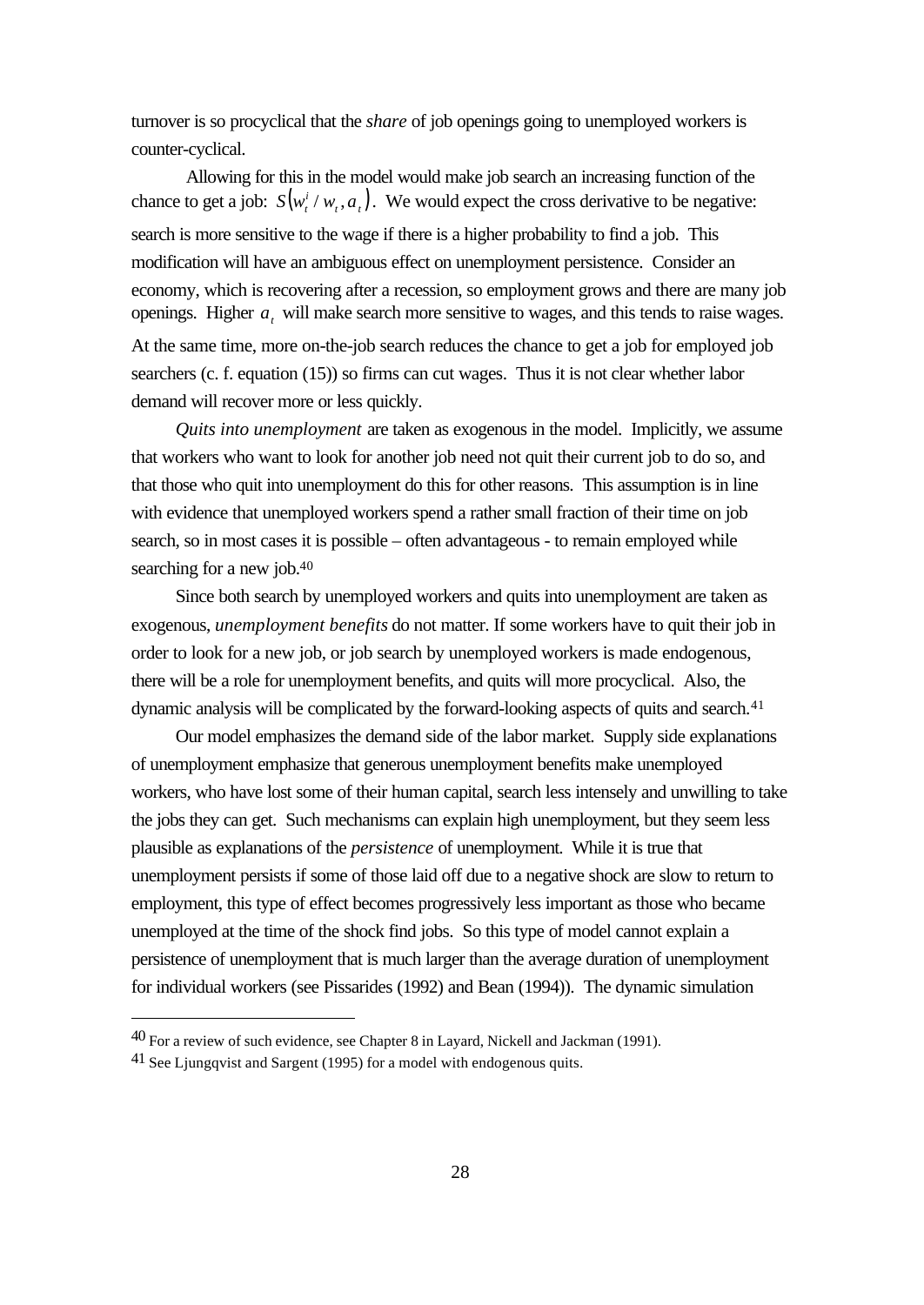model of Ljungqvist and Sargent (1998) illustrates this point. Assuming that workers lose on average 40 percent of their human capital when they become unemployed, and that the replacement ratio is as high as 70 percent, they get a very modest amount of persistence in their model.42 Thus it seems hard to explain the extreme persistence of unemployment that we see in Europe using this type of model.<sup>43</sup>

In the model, we did not explain why some firms prefer to hire employed job applicants. Instead, our purpose was to examine *consequences* of such behavior for the level and the persistence of unemployment. The questionnaire studies quoted in the introduction suggest that ranking occurs, but to find out whether it is really important, we need more direct evidence on the hiring strategies of firms and the magnitude and effectiveness of on-the-job search. If our picture of the labor market has any relevance, ranking and on-the-job search are very under-researched areas of labor economics.

#### **References**

l

Agell, Jonas, and Per Lundborg, "Survey Evidence on Wage Rigidity and Unemployment: Sweden in the 1990s," Working Paper 1999:12, Uppsala University, 1999.

- Akerlof, George A., Andrew K. Rose, and Janet L. Yellen, " Job Switching and Job Satisfaction in the U.S. Labor Market," *Brookings Papers on Economic Activity,* 2 (1988), 494-582.
- Alogoskoufis, George S., and Alan Manning, "On the Persistence of Unemployment," *Economic Policy*, 7 (1988), 428-469.
- Anderson, Patricia M. and Bruce D. Meyer, "The Extent and Consequences of Job Turnover," *Brookings Papers on Economic Activity* (1994), 177-248.
- Anderson, Patricia M. and Simon M. Burgess, "Empirical Matching Functions: Estimation and Interpretation Using State-Level Data," *Review of Economics and Statistics*, 82 (2000), 93-102.
- Assarsson, Bengt, and Per Jansson, "Unemployment Persistence: The Case of Sweden," *Applied Economics Letters*, 5 (1998), 25-29.

<sup>42</sup> About 1/8 of the shock remains after two years; see Table 4 and Figure 8 in Ljungqvist and Sargent (1998).

<sup>&</sup>lt;sup>43</sup> Available empirical evidence shows clear statistical effects of benefits on exit rates from unemployment, but most studies find a rather small effect. For reviews, see Layard, Nickell and Jackman (1991) and Holmlund (1998).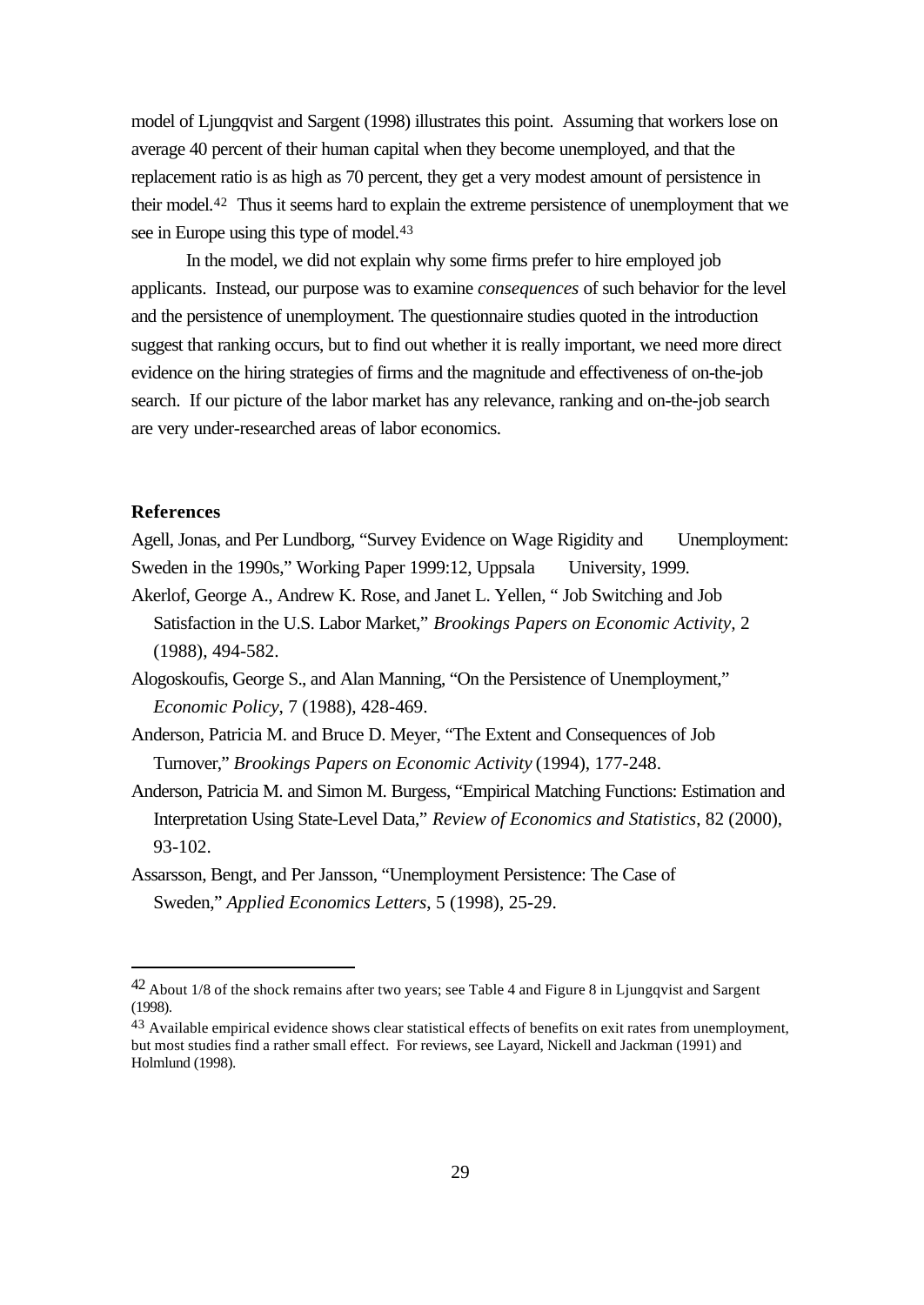Bishop, John, The Recognition and Reward of Employee Performance," *Journal of Labor Economics*, 5 (1987), S36-S56.

- Bean, Charles R., "European Unemployment: A Survey," *Journal of Economic Literature*, 32 (1994), 573-619.
- Bender, Stefan, Christian Dustmann, David Margolis and Costas Meghir, "Worker Displacement in France and Germany," Working Paper W99/14, The Institute for Fiscal Studies, 1999.
- Bewley, Truman F., *Why Wages Don't Fall During a Recession*, Harvard University Press, Cambridge, 1999.
- Blanchard, Olivier J., "Wage Bargaining and Unemployment Persistence," *Journal of Money, Credit and Banking*, 23 (1991), 277-292.
- Blanchard, Olivier J., and Peter Diamond, "The Cyclical Behavior of the Gross Flows of U.S. Workers," *Brookings Papers on Economic Activity*, 2 (1990), 85-155.
- Blanchard, Olivier J., and Peter Diamond, "Ranking, Unemployment Duration and Wages," *Review of Economic Studies*, 61 (1994), 417-434.
- Blanchard, Olivier J., and Lawrence H. Summers, "Hysteresis and the European Unemployment Problem," In: *NBER Macroeconomics Annual*, 1, MIT press, Cambridge, MA, 1986.
- Blau, Francine D., and Lawrence M. Kahn, "International Differences in Male Wage Inequality: Institutions versus Market Forces," *Journal of Political Economy*, 104 (1996), 791-836.
- Blau, Francine D., and Lawrence M. Kahn, "Institutions and Laws in the Labor Market," In *Handbook of Labor Economics*, Volume 3, Elsevier Science, North-Holland, 1999.
- Blau, David M., and Philip K. Robins, "Job Search Outcomes for the Employed and Unemployed," *Journal of Political Economy*, 98 (1990), 637-655.
- Blinder, Alan S., and Don H. Choi, "A Shred of Evidence on Theories of Wage Stickiness," *The Quarterly Journal of Economics*, 105 (1990), 1003-1015.
- Boeri, Tito, "Enforcement of Employment Security Regulations, On-the-job Search and Unemployment Duration," *European Economic Review*, 43 (1999), 65-89.
- Burda, Michael, and Charles Wyplosz, "Gross Worker and Job Flows in Europe," *European Economic Review*, 38 (1994), 1287-1315.
- Burda, Michael, and Antje Mertens, "Wages and Worker Displacement in Germany," CEPR Discussion Paper 1869, 1999.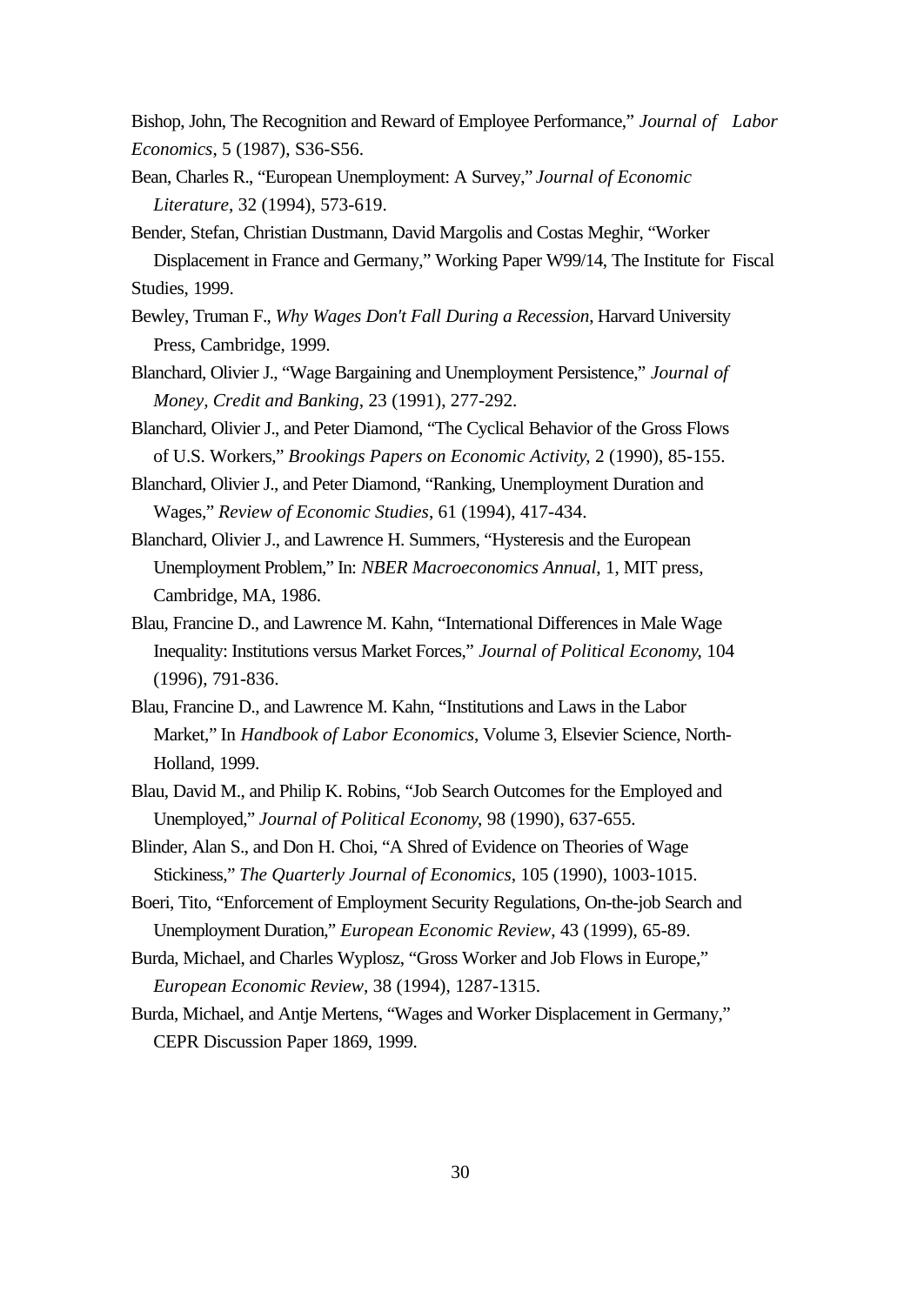- Burgess, Simon, M., "A Model of Competition between Unemployed and Employed Job Searchers: An Application to the Unemployment Outflow Rate in Britain," *Economic Journal*, 103 (1993), 1190-1204.
- Cambell III, Carl M., and Kunal S. Kamlani, "The Reasons for Wage Rigidity: Evidence from a Survey of Firms," *Quarterly Journal of Economics*, 102 (1997), 759-789.
- Freeman, Richard B., "Union Wage Practices and Wage Dispersion Within Establishments," *Industrial-and-Labor-Relations-Review*, 36 (1982), 3-21.
- Freeman, Richard B., and James L. Medoff, "*What Unions Do?*," Basic Books, New York, 1984.
- Gibbons, Robert, and Lawrence F. Katz, "Layoffs and Lemons," *Journal of Labor Economics*, 9 (1991), 351-380.
- Gottfries, Nils, "Insiders, Outsiders, and Nominal Wage Contracts," *Journal of Political Economy*, 100 (1992), 252-270.
- Gottfries, Nils and Henrik Horn, "Wage Formation and the Persistence of Unemployment," *Economic Journal*, 97 (1987), 877-884.
- Gottfries, Nils and Allan Drazen, "Seniority Rules and the Persistence of Unemployment," *Oxford Economic Papers*, 46 (1994), 228-244.
- Gottfries, Nils, and Andreas Westermark, "Nominal Wage Contracts and the Persistent Effects of Monetary Policy," *European Economic Review*, 42 (1998), 207-223.
- Grund, Christian, "Stigma Effects of Layoffs? Evidence from German micro-data," *Economics Letters*, 64, 241-247.
- Holmlund, Bertil, *Labor Mobility*, Almqvist & Wicksell, Stockholm, 1984.
- Holmlund, Bertil, "Unemployment Insurance in Theory and Practice*,*" *Scandinavian Journal of Economics*, 100 (1998), 113-141.
- Huizinga, F., and Fabio Schiantarelli, "Dynamics and Asymmetric Adjustment in Insideroutsider Models," *Economic Journal*, 102 (1992), 1451-66.
- Jacobson, Louis S., Robert J. Lalonde, and Daniel G. Sullivan, "Earnings Losses of Displaced Workers," *American Economic Review*, 83 (1993), 685-709.
- Jaeger, Albert, and Martin Parkinson, "Some Evidence on Hysteresis in Unemployment Rates," *European Economic Review*, 38 (1994), 329-342.
- Lane, Julia, David Stevens and Simon Burgess, "Worker Flows and Job Flows," *Economics Letters,* 51 (1996), 109-113.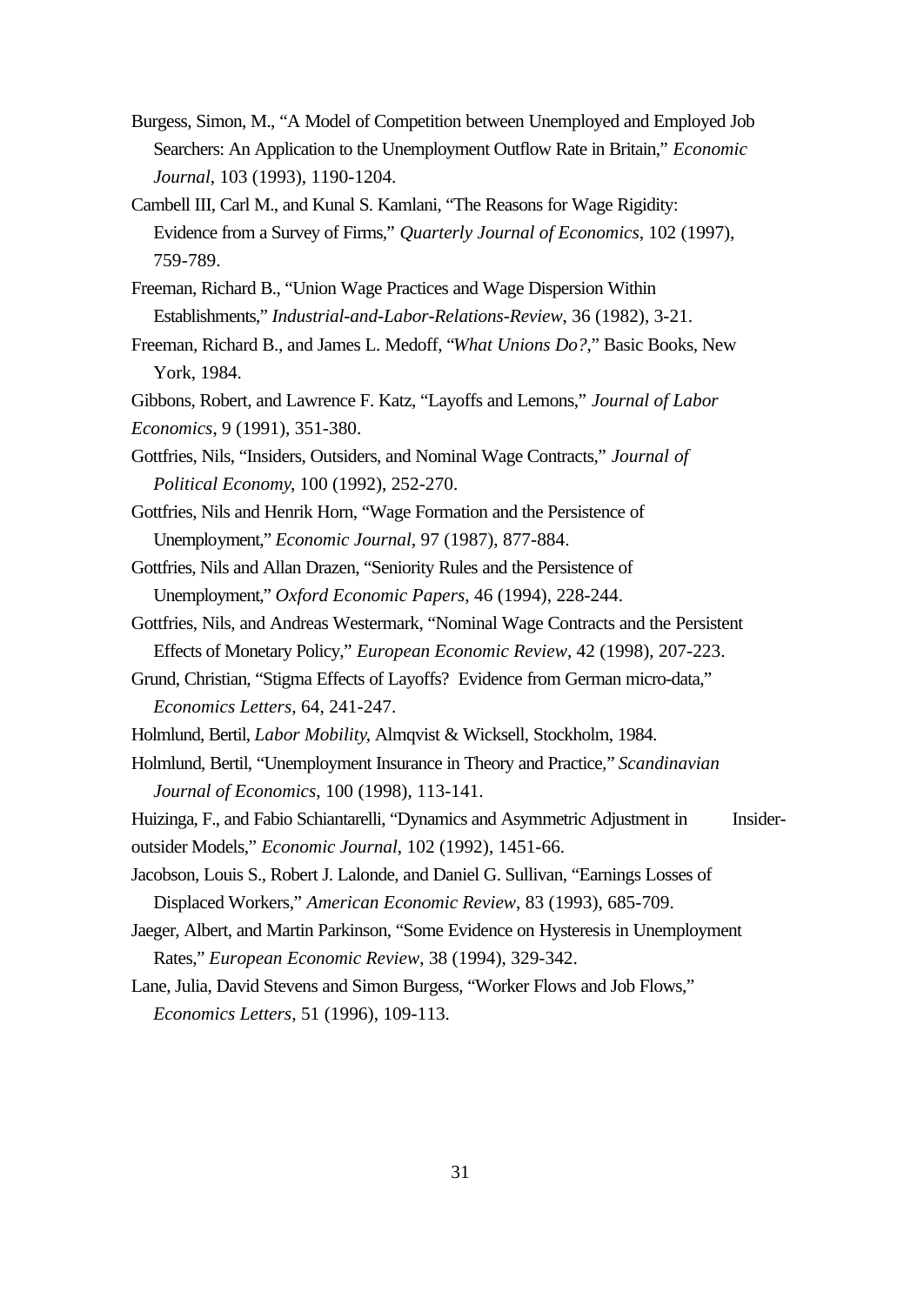Layard, Richard, and Stephen Nickell, "Unemployment in Britain," *Economica*, 53 (1986), S121-S169.

- Layard, Richard, Stephen Nickell, and Richard Jackman, *Unemployment Macroeconomic Performance and the Labor Market*, Oxford University Press, Oxford, 1991.
- Ljungqvist, Lars, and Thomas J. Sargent, "The Swedish Unemployment Experience," *European Economic Review*, 39 (1995), 1043-1070.
- Ljungqvist, Lars, and Thomas J. Sargent, "The European Unemployment Dilemma," *Journal of Political Economy*, 106 (1998), 514-550.
- Machin, Stephen and Alan Manning, "The Causes and Consequences of Longterm Unemployment in Europe," In *Handbook of Labor Economics*, Volume 3, Elsevier Science, North-Holland, 1999.
- McCormick, Barry, "Quit Rates over Time in a Job-rationed Labour Market: the British
- Manufacturing Sector, 1971-83," *Economica*, 55 (1988), 81-94.
- OECD, *Employment Outlook*, OECD, Paris, 1999.
- Pissarides, Christopher A., "Loss of Skill during Unemployment and the Persistence of Employment Shocks," *Quarterly Journal of Economics*, 107 (1992), 1371-1391.
- Pissarides, Christopher A., "Search unemployment with On-the-job Search, *Review of Economic Studies,* 61 (1994), 457-475.
- Pissarides, Christopher A., *Equilibrium Unemployment Theory*, second edition, MIT Press, 2000.
- Pissarides, Christopher A., and Jonathan Wadsworth, "On-the-job Search Some Empirical Evidence from Britain," *European Economic Review*, 38 (1994), 385-401.
- Phelps, Edmund S., *Inflation Policy and Unemployment Theory*, London, Macmillan, 1972.
- Tranaes, Torben, "Raiding Opportunities and Unemployment," *Journal of Labor Economic*,19 (2001), 773-798
- Westermark, Andreas, "A Model of Union Formation," Working Paper 1999:8, Uppsala University, 1999.
- Winter-Ebmer, Rudolf, "Some Micro Evidence on Unemployment Persistence," *Oxford Bulletin of Economics and statistics*, 53 (1991), 27-43.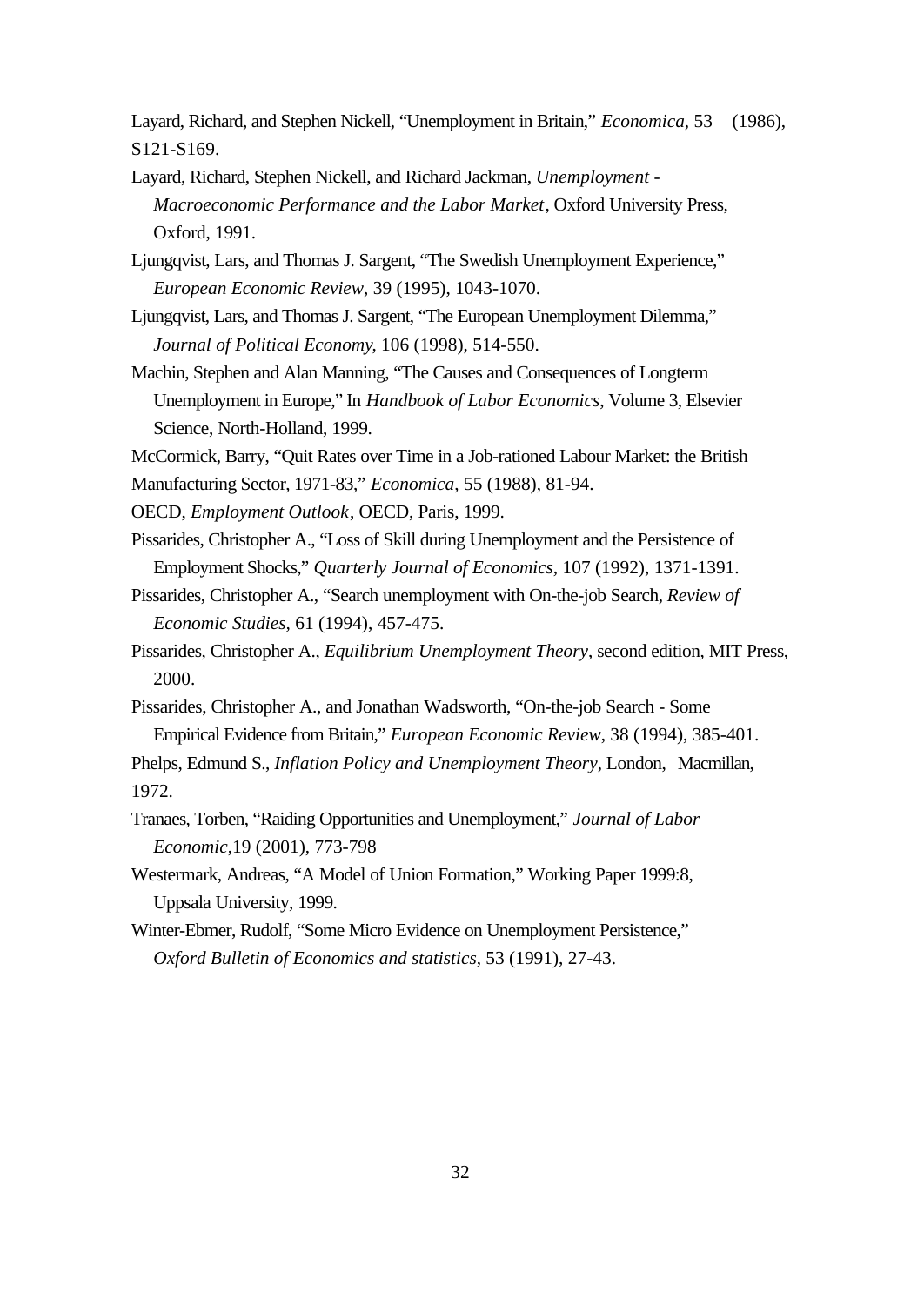#### **Appendix 1: The Effect of Ranking on Employment and Persistence**

To show that employment is lower with more ranking, differentiate (17) with respect to r:

$$
\frac{\partial(n^{SS})}{\partial r} = \frac{\left[-S - s\Omega\right]\left[(1 - s)(s\Omega(S - r) + (1 - r)S)\right] - \left[-s(1 - s)\Omega - (1 - s)S\right]\left[(1 - r)S - s\Omega r\right]}{\left[(1 - s)(s\Omega(S - r) + (1 - r)S)\right]^2}.
$$
\n(A1)

To show that (A1) is negative we have to show that the numerator is negative. Factorization gives us:

$$
[-S - s\Omega][(1 - s)s\Omega(S - r) + (1 - s)(1 - r)S - (1 - s)(1 - r)S + (1 - s)s\Omega r]
$$
  
= -[S + s\Omega][(1 - s)s\Omega S], (A2)

which is clearly negative.

To find out how ranking affects the persistence of employment we need to derive the employment equation. Using (3) and (16) we get:

$$
E[n_t] = \Omega \frac{(E_t(n_t) - (1 - s)n_{t-1})(r - r(1 - s)n_{t-1} + (1 - s)Sn_{t-1})}{(1 - (1 - s)n_{t-1})S(1 - r)}.
$$
\n(A3)

Differentiation of (A3) with respect to  $n_{t-1}$  gives us:

$$
\mathbf{r}_{m} \equiv \frac{\partial (E_{t}(n_{t}))}{\partial n_{t-1}}\Big|_{n=n^{SS}} = \frac{(1-s)(r-r(1-s)n^{SS} + (1-s)Sn^{SS})(1-(1-s)n^{SS})}{(1-s)(r-r(1-s)n^{SS} + (1-s)Sn^{SS})}
$$
\n
$$
\frac{-sn^{SS}(-r(1-s)+(1-s)S)(1-(1-s)n^{SS}) - sn^{SS}(1-s)(r-(1-s)n^{SS} + (1-s)Sn^{SS})}{(1-(1-s)n^{SS})} \quad (A4)
$$

where  $n^{SS}$  is given by equation (17). Equation (A4) can now be differentiated with respect to r. Let N and D denote the numerator and denominator in (A4) respectively. To show that the resulting expression is negative it is sufficient to show that D>N and that the derivative of the numerator is bigger than the derivative of the denominator.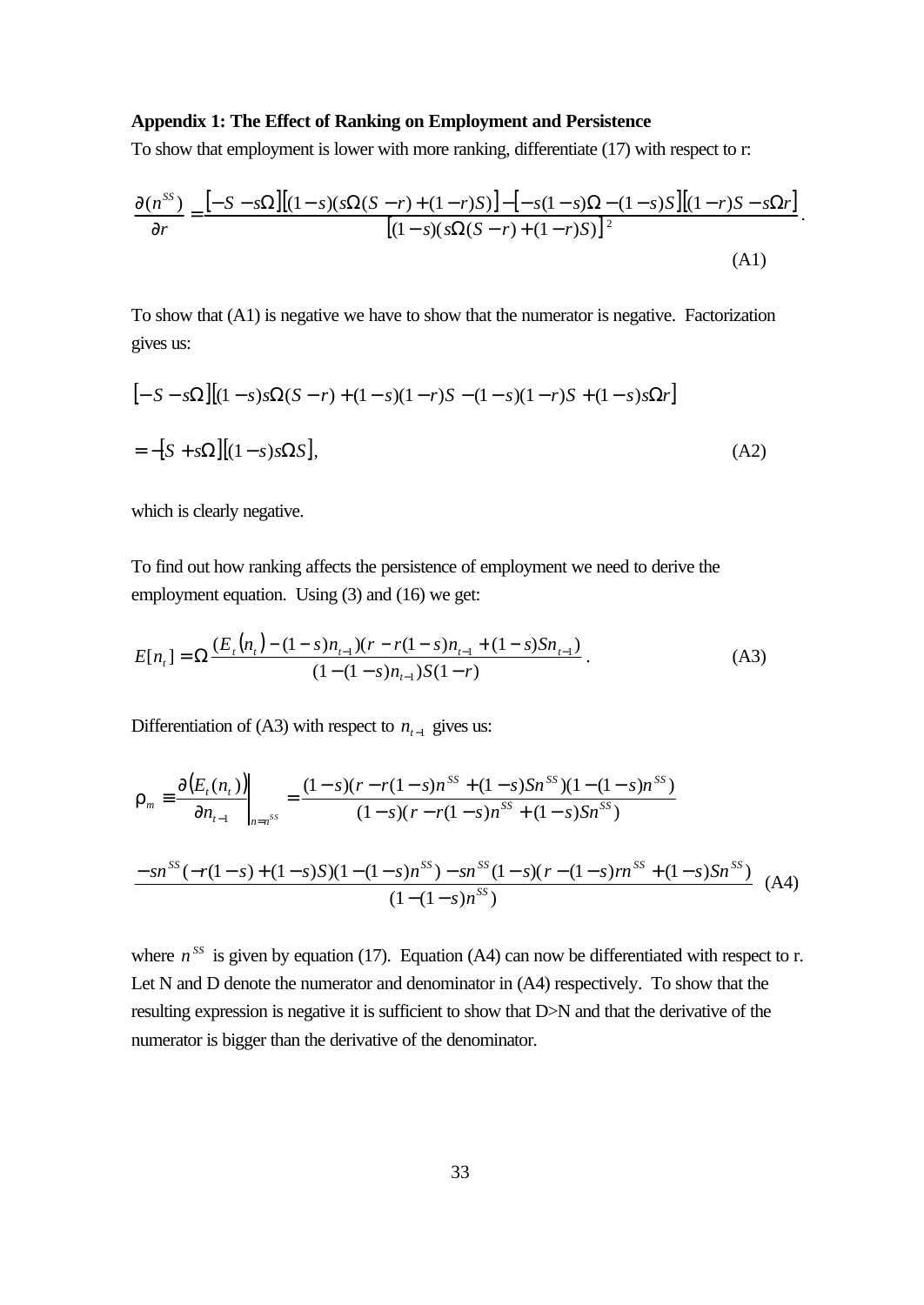By looking at the equation above we clearly see that D>N since the expressions in the numerator and denominator is similar except that the numerator contains two extra terms which can be written as:

$$
-s(1-s)Sn^{SS} < 0\,. \tag{A5}
$$

Furthermore, it can easily be verified that the derivative of the numerator is bigger than the derivative of the denominator. The only thing that differs is the term

$$
-s(1-s)S\frac{\partial n^{ss}}{\partial r} > 0\tag{A6}
$$

in the derivative of the numerator and this expression is clearly positive so the derivative of the numerator is bigger than the derivative of the denominator. Combining these two facts concludes the proof.

#### **Appendix 2: Data**

#### *The flow into unemployment (s).*

We generally have fairly good estimates of this parameter. Before discussing the data sources, however, there are two things worth noting. First, since we are interested in steady state situations the flows in and out of employment/unemployment have to be equal. Second, in our model a worker is always either employed or unemployed and we do not formally model movements in and out of the labor force. These two factors add a bit of complication because empirical studies often present results where the flows are not perfectly equal and where out-of-the labor force is included with flows to and from it. In a complete model the flows in and out of the labor force should be included but for simplicity we choose to ignore such flows and take the steady state flows between employment and unemployment as the average of the in and out flows.

The exclusion of labor force dynamics can partially be justified by arguing that these flows merely represent the exchange of workers between in and out of the labor force; i.e. workers retiring and being replaced by workers directly out of school, parents taking child leave etc. Furthermore, as is shown in Blanchard and Diamond (1990) the most important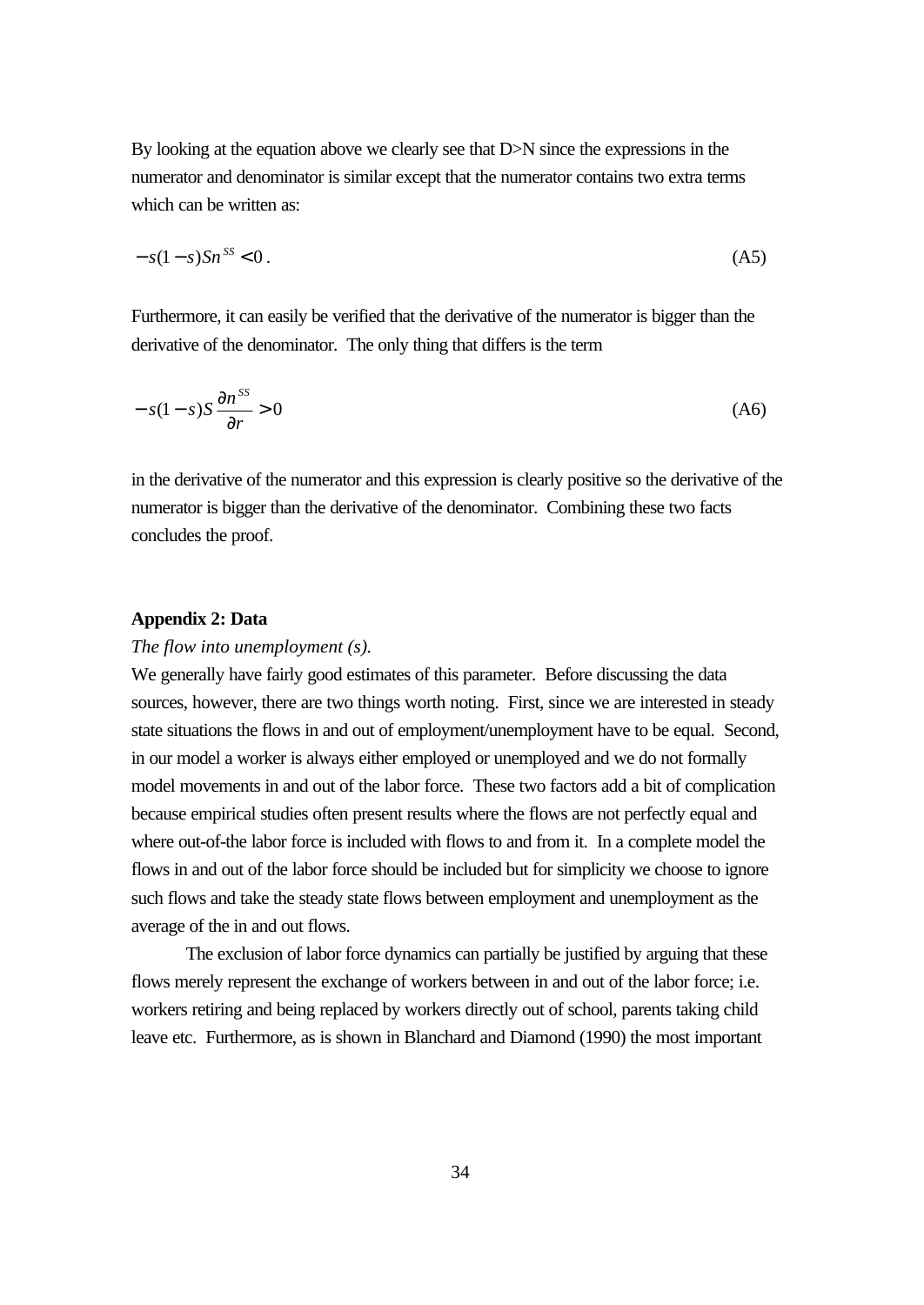dynamics in a recession is the increase in the net flow from employment to unemployment while the net flows to and from the labor force vary much less dramatically.<sup>44</sup>

For the US economy we use values from Blanchard and Diamond (1990). The data are Abowd-Zellner adjusted gross flow series, which are seasonally adjusted data from CPS studies. The data set covers the period January 1968 to May 1986 and gives us monthly figures. The flow to/from unemployment averages 1.4 million per month. To get this in fractional form we divide it with the average stock of employment taken from the CPS, which is 93.2 million. The result is a flow from employment to unemployment equal to 1.5 percent of employment.

For the continental European economies we use data from Layard, Nickell and Jackman (1991) based on OECD sources. These data measure the total inflow into unemployment so it includes flows from out-of-the labor force into unemployment but it also excludes workers who flow in and out of unemployment very quickly. For Germany they report an inflow rate into unemployment of 0.4 per cent monthly for the period 1986-88. For France the corresponding flow is 0.6 per cent.

# *The flow from job-to-job (Sa)*.

l

Data on this flow is generally of lower quality compared to data for the flows discussed above. Since there do not exist any direct studies of this flow we instead have to rely on approximations from other data. This is often done by using series of separations and new hires. The result is obviously less precision in the estimates than ideally but for our calibrations these data are sufficient.

For the US economy we continue to use Blanchard and Diamond (1990) as our data source. They conclude that job-to-job movements represent 60 per cent of quits in the manufacturing sector from 1968-88. Furthermore, they approximate quits to 0.401 million out of 19.739 million employed workers for the period 1968-81. This figure is confirmed by Akerlof, Rose and Yellen (1988) who report a monthly quit rate from 1948-81 of around 2 per cent. This implies a fraction of job-to-job movements of  $Sa=(0.401 / 19.739)$  0.6 = 0.012.

For the continental European economies we have had some problems obtaining accurate data. We have found two principal data sources; Burda and Wyplosz (1994) report

<sup>44</sup> Alternatively, we may think of some of the people out of the labor force as "semi-unemployed". In theory, we may define unemployment to include this stock, but it implies that our measure underestimates the true amount of unemployment.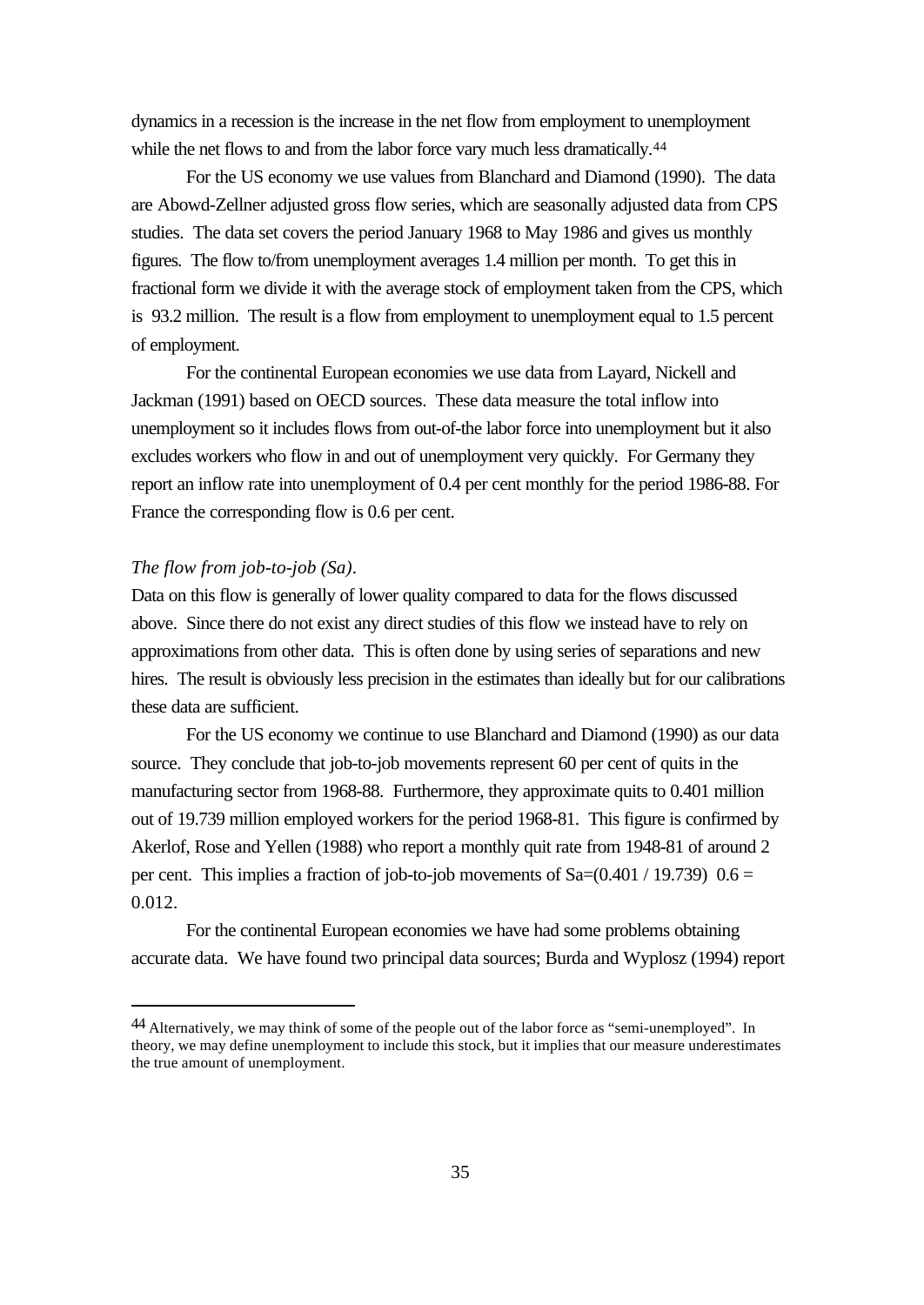data for 1987 from national statistics and Boeri (1999) who report data from the year 1992. Boeri gets his data by taking the annual hiring rate and subtracting all annual inflows into employment from unemployment and inactivity to obtain an employment to employment flow. For Germany, Burda and Wyplosz report a job-to-job flow of 0.0797 million per month implying a fraction of  $0.0797 / 27.070 = 0.003$ . For France the corresponding figures are 0.0358 million and 0.0358 / 15.685= 0.002. These are extremely small numbers compared to the US. Boeri, on the other hand, reports corresponding flow rates of 0.0095 for Germany and 0.0073 for France. This means that around 60 per cent of all hiring in Germany as well as 50 per cent of hiring in France are job-to-job flows. Although the figures cover different time periods it is puzzling that they diverge so markedly.45 In the simulation we assume that 50 per cent of hiring in both Germany and France is job-to-job flows and thus we assign the same numerical value to the job-to-job flow as to the flow from unemployment to employment, i.e. 0.004 for Germany and 0.006 for France.

#### *Unemployment rate (u):*

For the US we use the above mentioned average stocks from the CPS for the time period 1968-86 of 93.2 million employed and 6.5 million unemployed workers. This gives us an unemployment rate of 0.07.

For the European economies OECD (1999) reports an average unemployment rate between 1986-96 of 8 per cent for Germany and 10.6 per cent for France.

# *Persistence* (*r*)

l

Different authors use very different techniques to estimate persistence and this means that it is difficult to compare different studies. Some studies estimate persistence in simple autoregressive models while some newer studies use the unobserved components (UC) technique. All studies conclude that persistence is higher in the European labor markets.

Two similar studies using standard econometrics are Blanchard and Summers (1986) and Alogokoufis and Manning (1988). The former estimate the persistence of unemployment with yearly data for a number of countries including a time trend and their estimates of ρ are 0.36 for the US, 0.94 for Germany and 1.04 for France. The second study, also with a time trend included, report estimates for the US 0.48, Germany 0.94 and France 1.04.

<sup>45</sup> A potential explanation for the difference can be the fact that Boeri uses measures consisting of pointin-time observations that are 12 months apart and therefore does not take into account events occurring within the 12-month period between observations. This can lead to an overstatement of job-to-job flows.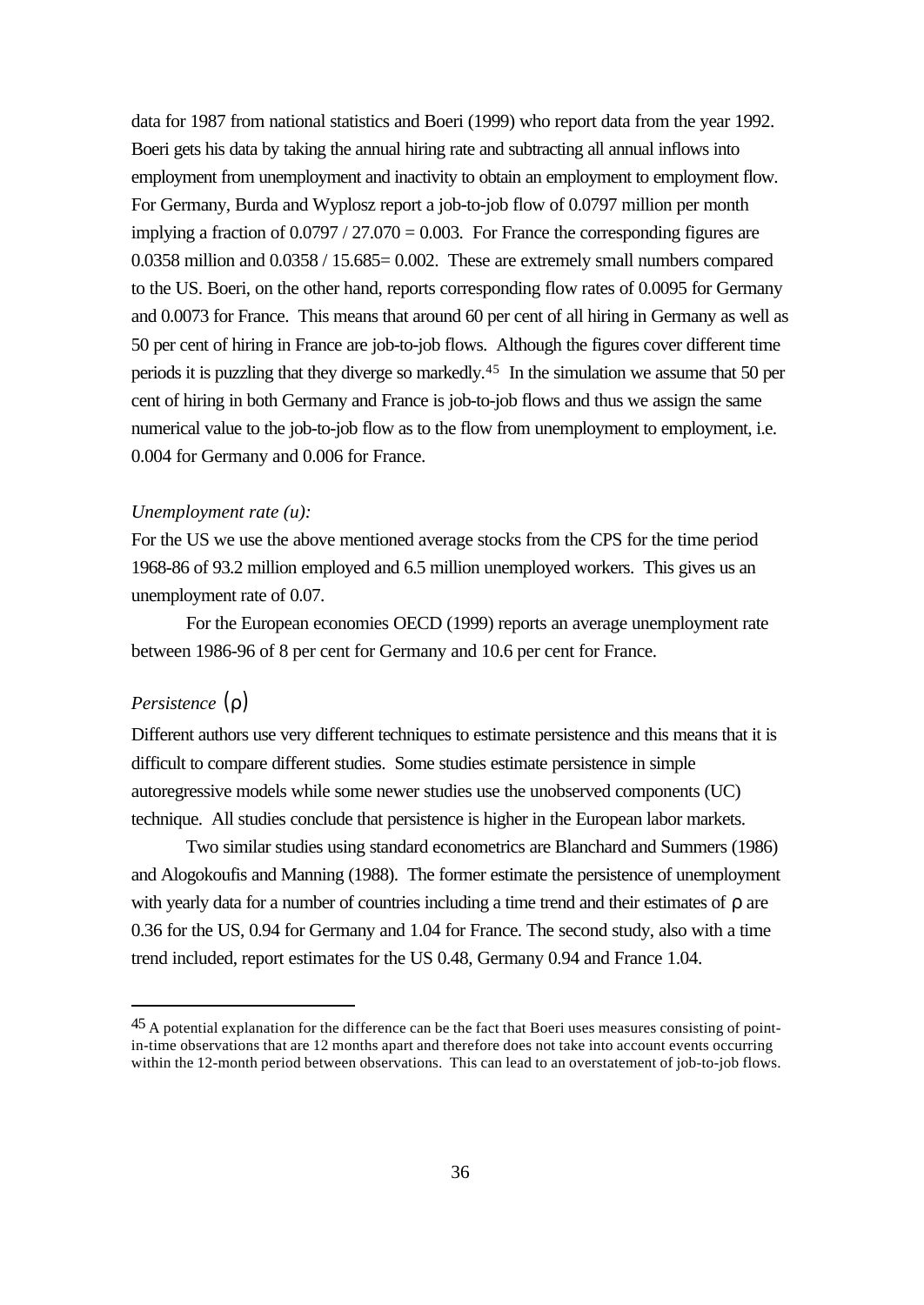In our calibration below we set *r* to 0.36 for the US and 0.80 for Germany and France. This means that we follow Blanchard-Summers but adjust the European values downwards. We do this partly because *r* may easily be overestimated if there are long-term structural changes affecting the natural rate of unemployment, and partly to avoid pushing the model to very extreme values.<sup>46</sup>

<sup>&</sup>lt;sup>46</sup> If we set  $\boldsymbol{r}$  very high, we get much ranking and little search on the job, and after a positive shock, there may not be enough employed job applicants for ranking firms to hire. Allowing for this would complicate the model.